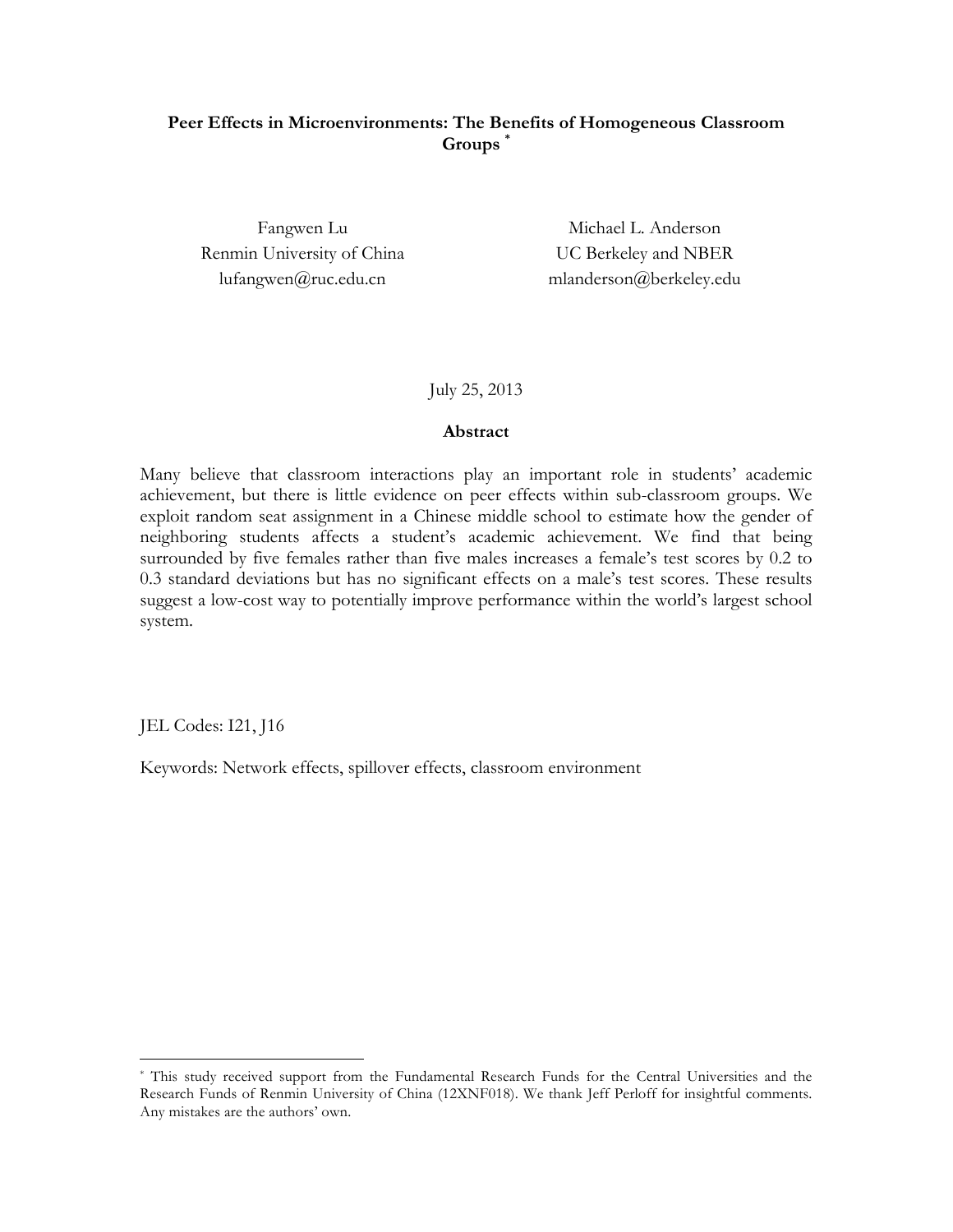### **1. INTRODUCTION**

Social interactions are believed to play an important role in students' academic achievement. Most peer effects studies in primary and secondary education define peers at the classroom or school level and test whether students are influenced by classroom or school-level averages. However, recent work by Carrell, Sacerdote and West (2011) finds that students may form subgroups within larger peer groups, implying that peer effect analyses at the classroom or school level may miss important interactions within subclassroom groups.

This paper examines peer effects among subgroups of Grade 7 students by exploiting an experiment with random seat assignment in a Chinese middle school. As is common in most Chinese schools, students in this school stay at a fixed seat in a fixed classroom for most classes, while teachers rotate through the classrooms. In this experiment, students were assigned to blocks of rows based on height and then randomly assigned to seats within blocks. This within-block randomization controls for non-random sorting of students into groups and allows an exploration of peer effects in a microenvironment (i.e., a sub-classroom group).

We find that the gender of nearby students influences a student's performance, but the effects vary according to the student's gender. For a female student, being surrounded by five females rather than five males increases her test scores by 0.2 to 0.3 standard deviations. For a male student, being surrounded by five males instead of five females does not decrease his test scores, and may increase them by up to 0.1 to 0.3 standard deviations. These effects suggest welfare gains from rearranging students within classrooms. In comparison there is little evidence that baseline test scores of nearby students affect academic performance.

We consider these results in the context of a large set of peer effects models proposed in the literature. We identify one model emphasizing gains from peer group homogeneity – the "Boutique" model – that can plausibly generate our results. We also consider the potential mechanisms underlying our results. We reject the hypothesis that girls improve performance of other girls by reducing disruptions, and instead conclude that cooperative learning behavior is the most likely mechanism underlying our results.

# **2. LITERATURE REVIEW**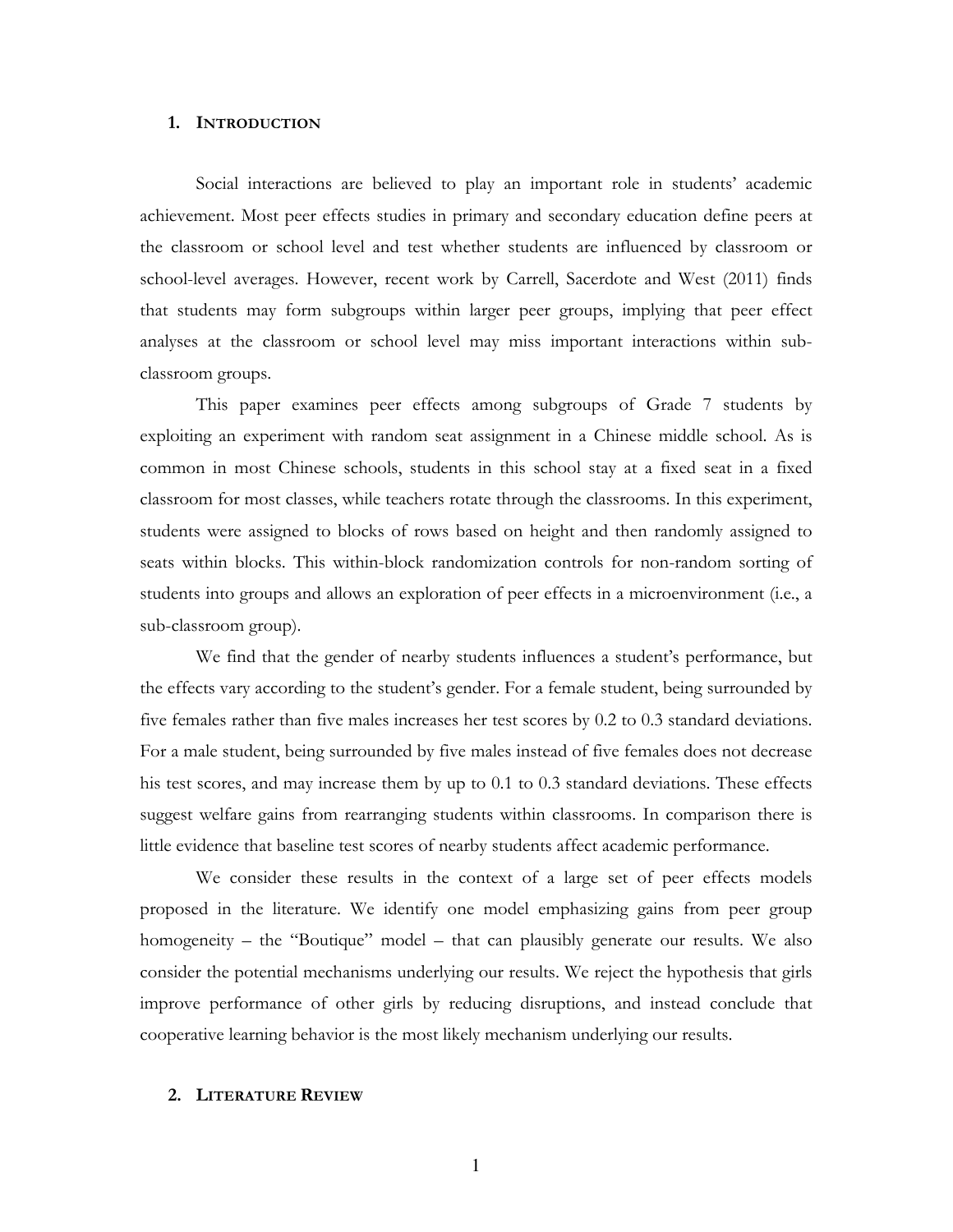An extensive theoretical literature explores different models through which academic peer effects may operate (Epple and Romano 2011). More recently, a large set of empirical peer effects studies leverage variation in peer groups at the classroom or school level to estimate peer effects (Hanushek et al. 2003; Angrist and Lang 2004; Arcidiacono and Nicholson 2005; Hoxby and Weingarth 2006; Lyle 2007; Ammermueller and Pischke 2009; Gould, Lavy, and Paserman 2009), and others explore living arrangements among college students (Sacerdote 2001; Zimmerman 2003). The empirical studies generally find evidence of positive spillovers in academic performance. However, to the best of our knowledge no studies leverage experimental or quasi-experimental variation to estimate peer effects within sub-classroom groups.

A related literature explores the effects of student gender on peer outcomes. Morse (1998) and Mael et al. (2005) review observational studies comparing students in single-sex and coeducational classes; some studies suggest single-sex schooling may be beneficial while others indicate no difference. Hoxby (2002) and Lavy and Schlosser (2011) explore plausibly exogenous variation in the gender composition of coeducational schools and find that the proportion of female students has positive effects on students' cognitive achievements. However, gender composition does not have differential effects on boys and girls. Whitmore (2005) finds that students assigned to classrooms with higher proportions female in the Tennessee STAR experiment do better in kindergarten and second grade, with some evidence of differential effects on boys and girls.

Our study extends the rich academic peer effects literature to sub-classroom groups. The results reveal that even within micro-level environments, there can be strong peer effects. This finding has policy relevance because teachers have significant discretion in organizing groups within classrooms. Implementing single-sex groups within classrooms, for example, is less controversial than implementing single-sex classrooms or single-sex schools. Changes to classroom arrangements thus represent a low-cost way to potentially improve academic performance. In addition, our results are consistent with peer effects models that favor "streaming" or homogeneity and inconsistent with peer effects models that emphasize mixing or disruptive students. While our results do not rule out the importance of mixing or disruptive students in other contexts (Figlio 2007), they suggest that disruptive students are not the main source of peer effects in our context.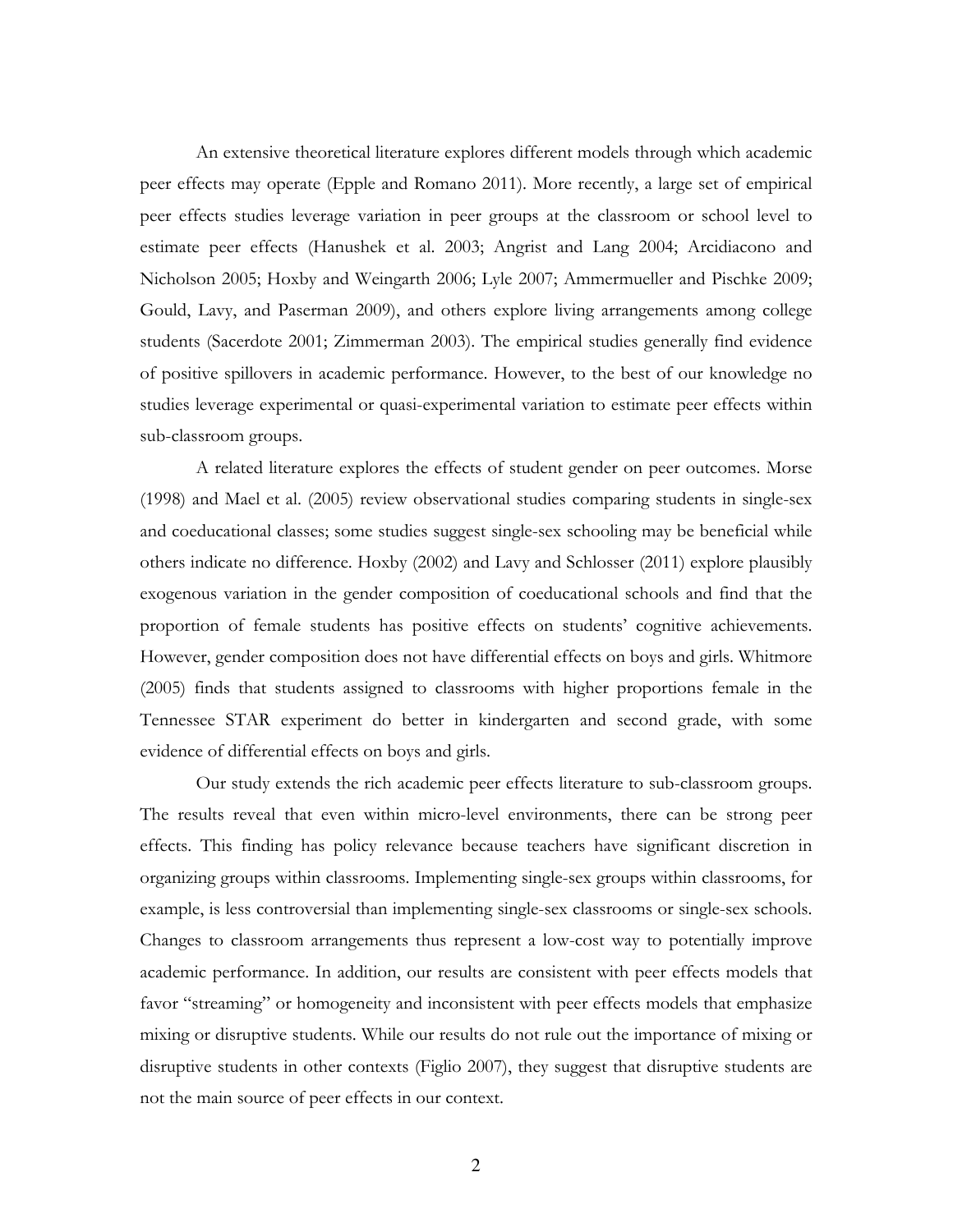# **3. SCHOOL ENVIRONMENT**

This experiment was implemented in a coeducational public middle school in Jiangsu, China. At the beginning of the school year, students in Grade 7 – the starting grade – were assigned to a fixed classroom. They stayed in the same classroom for most classes over the semester, while teachers rotated from classroom to classroom. This arrangement is standard for this middle school and most other schools in China. The middle school is not considered an elite school and does not have special entrance requirements.

Desks and benches are provided in classrooms, typically arranged in sets of rows and columns (see Figure 1). Each desk seats two students, and there are four desks per row with aisles between desks. There are six, seven or eight rows in each classroom depending on the number of students. All students are assigned to fixed seats, and they must stay in their assigned seats during class time. The practice of assigning students to fixed seats helps teachers detect absentees and identify students that misbehave during class.

An administrative teacher assigns seats for the classroom.<sup>1</sup> When assigning seats, student height is a major consideration. Classrooms are typically crowded, and taller students sitting in the front may block the view of shorter students behind them. In a nonexperimental setting, the administrative teacher may have personal preferences for assigning seats. For example, some administrative teachers like to put students of the same gender together while others tend to mix genders. Seats may also be dynamically adjusted during the school year as administrative teachers learn more about students. In addition, some parents may request to have their children moved to the front of the classroom or near high performing students.

A typical day consists of a 30-minute reading session in the early morning, four 45 minute lecture sessions in the morning, three 45-minute lecture or study sessions in the afternoon, and one 40-minute study or physical exercise session in the late afternoon. During most sessions, students must stay in their own seats. In lectures, chatting is generally prohibited. During study sessions, students choose what to study for themselves. Students are typically allowed to talk in low voice with neighboring students during study sessions.

 <sup>1</sup> An administrative teacher is a regular teacher with additional managerial responsibilities, which include arranging class events, disciplining misbehavior, communicating with parents, and assigning student seats.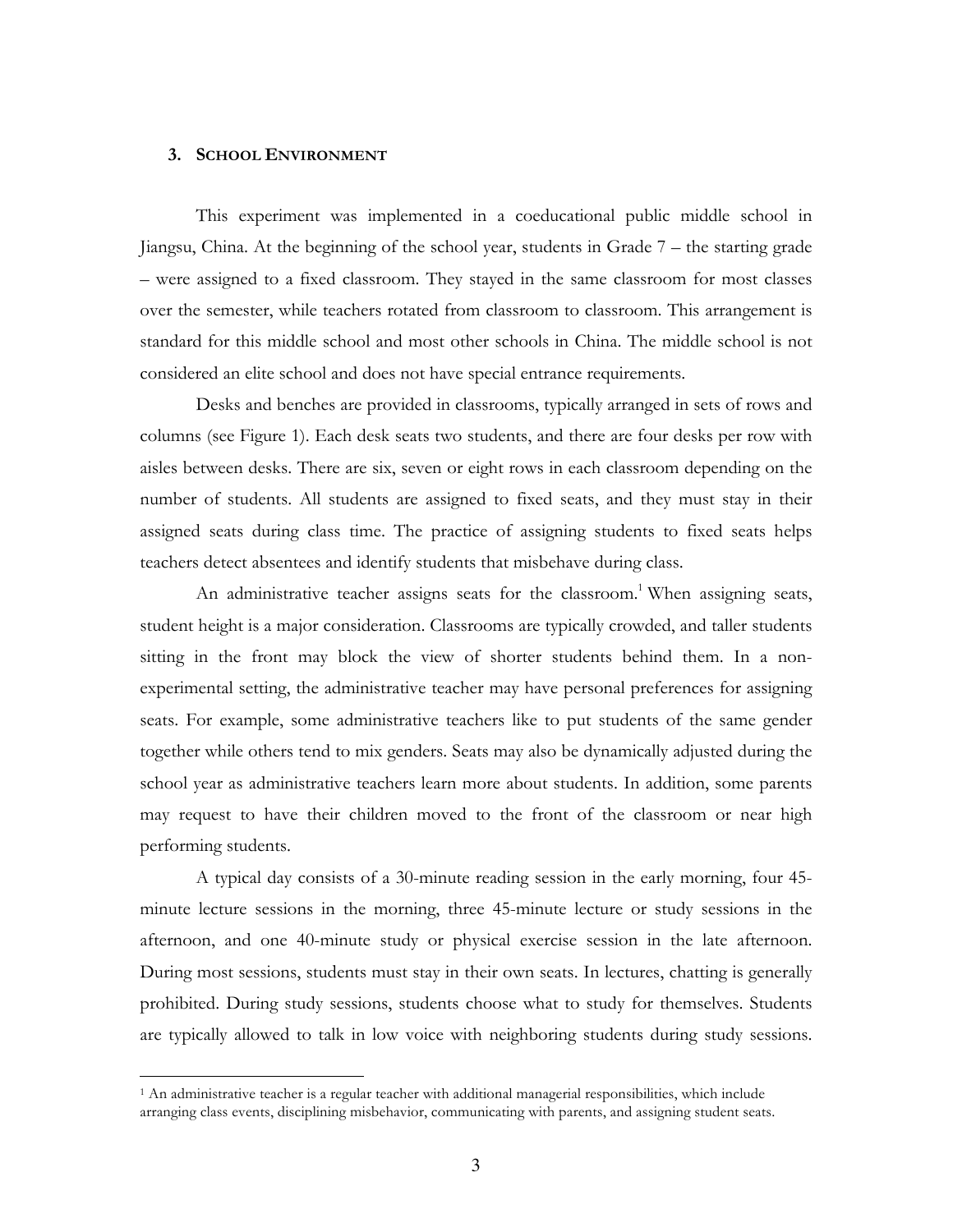However, seating arrangements remained fixed during study sessions, so in most cases students can only communicate with neighboring students.

Neighboring students have many opportunities to interact with each other, and different peer groups may influence students in different ways. For example, students can talk with their deskmates without moving at all, but they generally have to turn around to talk with students at adjacent desks. Deskmates can always observe each other with ease, but it is difficult to observe details across rows. Though students may interact with other students across aisles, the columns of desks in these classes rotated every several weeks. This rotation is regular school policy, and it ensures that students do not get "stuck" at the edges of classrooms. Students thus had fewer opportunities to form lasting peer groups across aisles.

Since each column of desks stayed together during this experiment, we define peer groups within columns of desks. The first peer group is the desk itself – each student has a single deskmate. The second peer group consists of "neighbor-4 students." A student's neighbor-4 peers are the two students sitting at the desk directly in front of her and the two students sitting at the desk directly behind her. Students sitting across aisles are not a relevant peer group since columns are rotated every few weeks. For students sitting in the first and last row, their neighbor-4 peers consist of fewer than four students. The last peer group, "neighbor-5 students," consolidates the first two groups. A student's neighbor-5 peers are her neighbor-4 peers plus her deskmate.

To see a concrete example of these peer groups, consider Student 1 in the second row and second column of Figure 1. Student 2 is his deskmate, Students 3 through 6 are his neighbor-4 peers, and Students 2 through 6 are his neighbor-5 peers. For Student 3, as no students sit in front of her, her neighbor-4 peers and neighbor-5 peers include only two (1 and 2) and three (1, 2, and 4) students respectively.

The classroom layout and rotation of teachers through classrooms is typical of Chinese schools. The characteristics of children in our school, however, may not be representative of the average Chinese child. Table 1 presents summary statistics from the 2000 Chinese Census comparing households in our study's area to the average Chinese household. The school in our study is located in an urban area, so the first two columns of Table 1 compare households living in all Chinese urban areas to households living in our study's urban area. Households in our study's urban area are more educated than households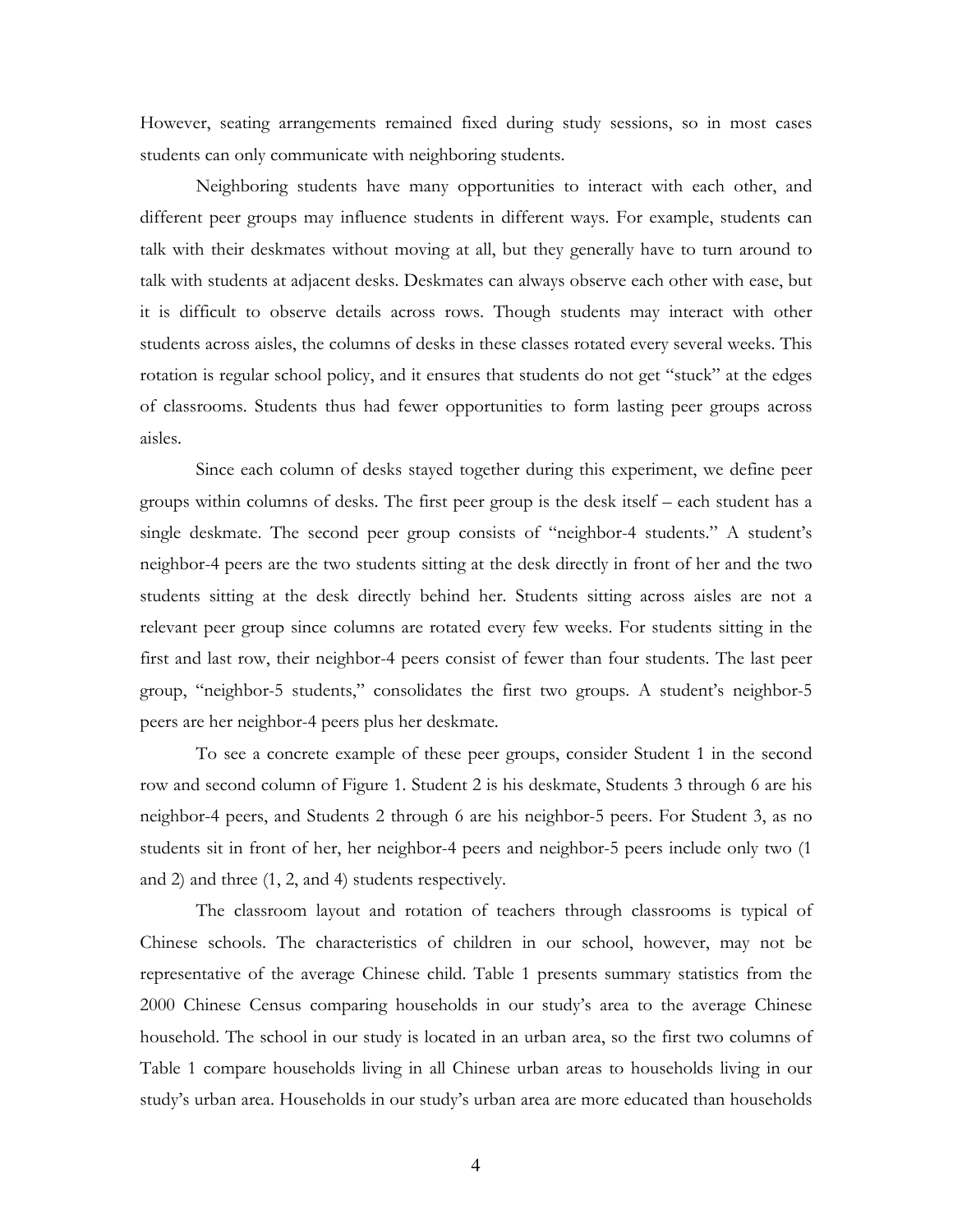in the average Chinese urban area, but they are less likely to have running water or toilets. However, these differences are modest in magnitude even when statistically significant (e.g., less than 0.25 standard deviations). The last two columns of Table 1 compare all Chinese areas to our study's overall area. The differences between the last two columns are even smaller than the differences between the first two columns, perhaps because the sample sizes are larger in the last two columns. For all measures except toilet availability, the urban-rural gap is much larger than the gap between our study area and all Chinese areas. This suggests that the main issue for generalizing our results to other areas in China may be the urbanrural divide rather than the specific area in which we conducted our study.

# **4. EXPERIMENTAL DESIGN**

In this experiment, a research group in the local Department of Education randomly assigned students' seats with input from the authors. During the first week of the Fall 2009 semester, the Department of Education requested information on students' names, gender, and heights in each classroom. The basic mechanism for assigning seats is as follows. First, students were sorted from shortest to tallest by gender within each classroom. Then, the first eight students were placed in Block 1 (corresponding to Row 1), the next 16 students were placed in Block 2 (Rows 2 and 3), and the 16-student blocks continued until all students were assigned to blocks. Students taller than 5 feet, 6.5 inches (169 centimeters) were put in a separate block. Finally, a random sequence was generated, and students were randomly permuted and assigned to seats within each block. The size of the last two blocks varies depending on the number of students and distribution students' height within classrooms. Students in shorter groups always sit in front of students in taller groups, but within a block taller students may sit in front of shorter students as a result of the randomization. This did not present challenges in the classroom as all students within the same block are of roughly similar height. Due to the one-child family planning policy and a frequent preference for sons, the ratio of boys to girls was 1.27 in the sample school. As boys and girls were of similar height in Grade 7, we placed four boys and four girls in the first block, and then nine boys and seven girls (1.28 boys per girl) in subsequent blocks until it became infeasible.<sup>2</sup>

 <sup>2</sup> Boys were 0.4 inches taller than girls on average.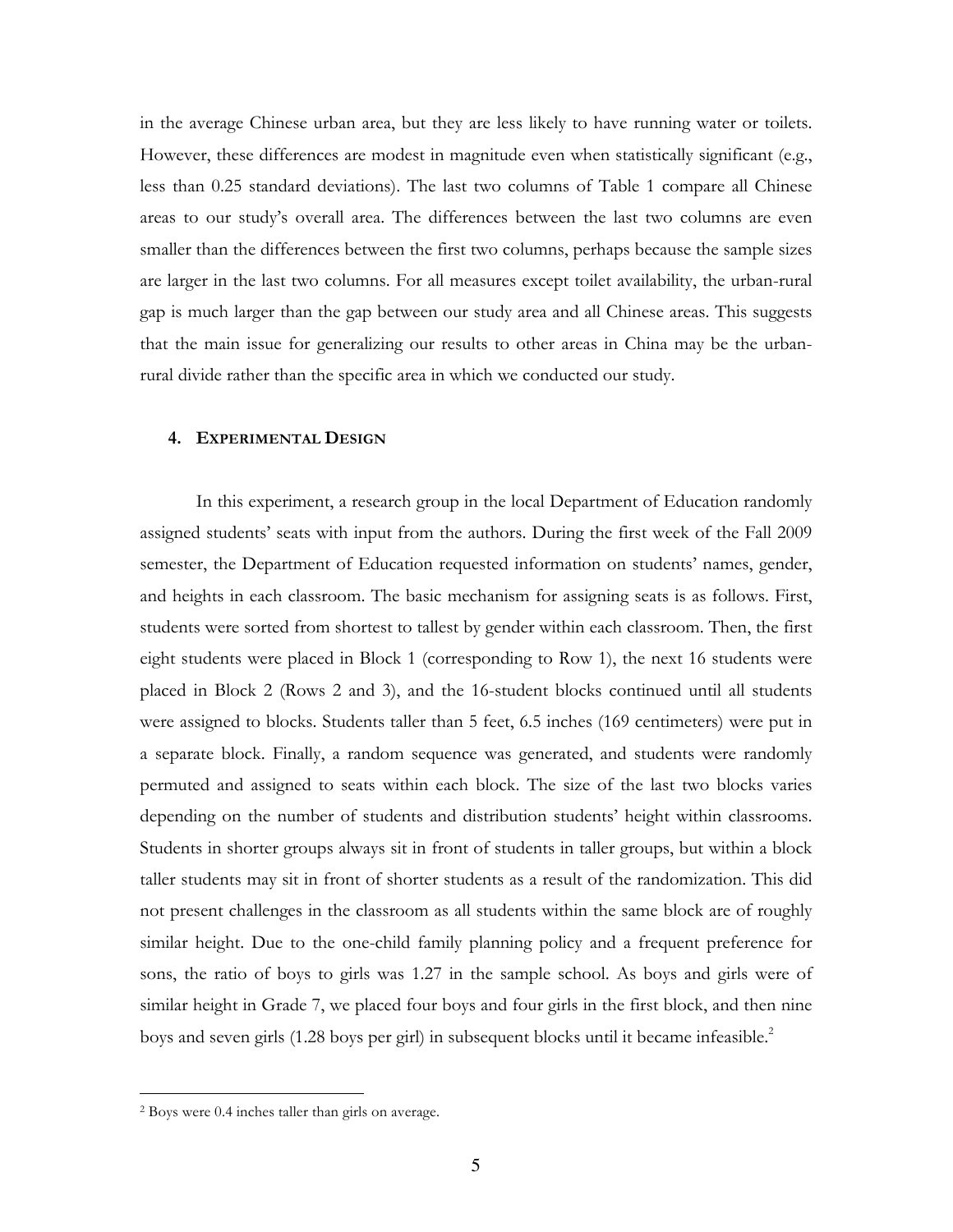Some students required special seat assignments due to near-sightedness, and in some cases parents lobbied for favorable seat assignments. To increase compliance rates, the researchers allowed administrative teachers to list several student names for favorable seat treatments; students in the favored list account for 9% of all students. Students on this list received a seat assignment in either a front row or a middle column.<sup>3</sup> The remaining students in each block were randomly assigned seats. Normal students are thus randomly assigned with respect to their peers, but "favored" students are not randomly assigned with respect to their peers. In particular, favored students are more likely to sit adjacent to other favored students. We thus drop the outcomes for all favored students from our analysis, as these students' seats are not randomly assigned (though our main results are not sensitive to including them). Favored students are still used to construct surrounding peer measures (i.e., the right hand side variables), however; excluding the favored students would introduce measurement error in those measures. We can summarize the assignment procedure as first non-randomly assigning a small number of students, and then randomly assigning the remaining students to the remaining seats.<sup>4</sup> As an additional precaution, in all regressions we control for deskmate's favored student status and the share of neighbor-4 students that have favored status to ensure that gender and baseline test scores do not serve as proxies for favored student status. Our results are robust to the inclusion or exclusion of these controls.

Administrative teachers were asked to cooperate by adopting the random seat assignments and avoiding seat adjustments over the semester. There were no financial incentives provided to administrative teachers, however, and students were not informed of the research project. It is likely that administrative teachers adjusted seat assignments during the semester so that some students were moved away from their original assignments, but there was no systematic check for compliance in seat arrangement. Strictly speaking, our estimates represent "intent to treat" effects.

# **5. DATA AND EMPIRICAL FRAMEWORK**

<sup>&</sup>lt;sup>3</sup> For students on this list, if they were originally assigned to the first four rows, they were moved to the middle columns in the same row. If they were originally in Row 5, they were moved to the middle columns in Row 4. If they were originally behind Row 5, they were moved to Row 5.

<sup>4</sup> The only confounding factor that the non-random assignment of favored students could introduce would be a correlation between initially sitting near the center of the room and peer characteristics that favored students tend to have. However, we can control for sitting near the center of the room by including column fixed effects. Including these fixed effects does not change our results.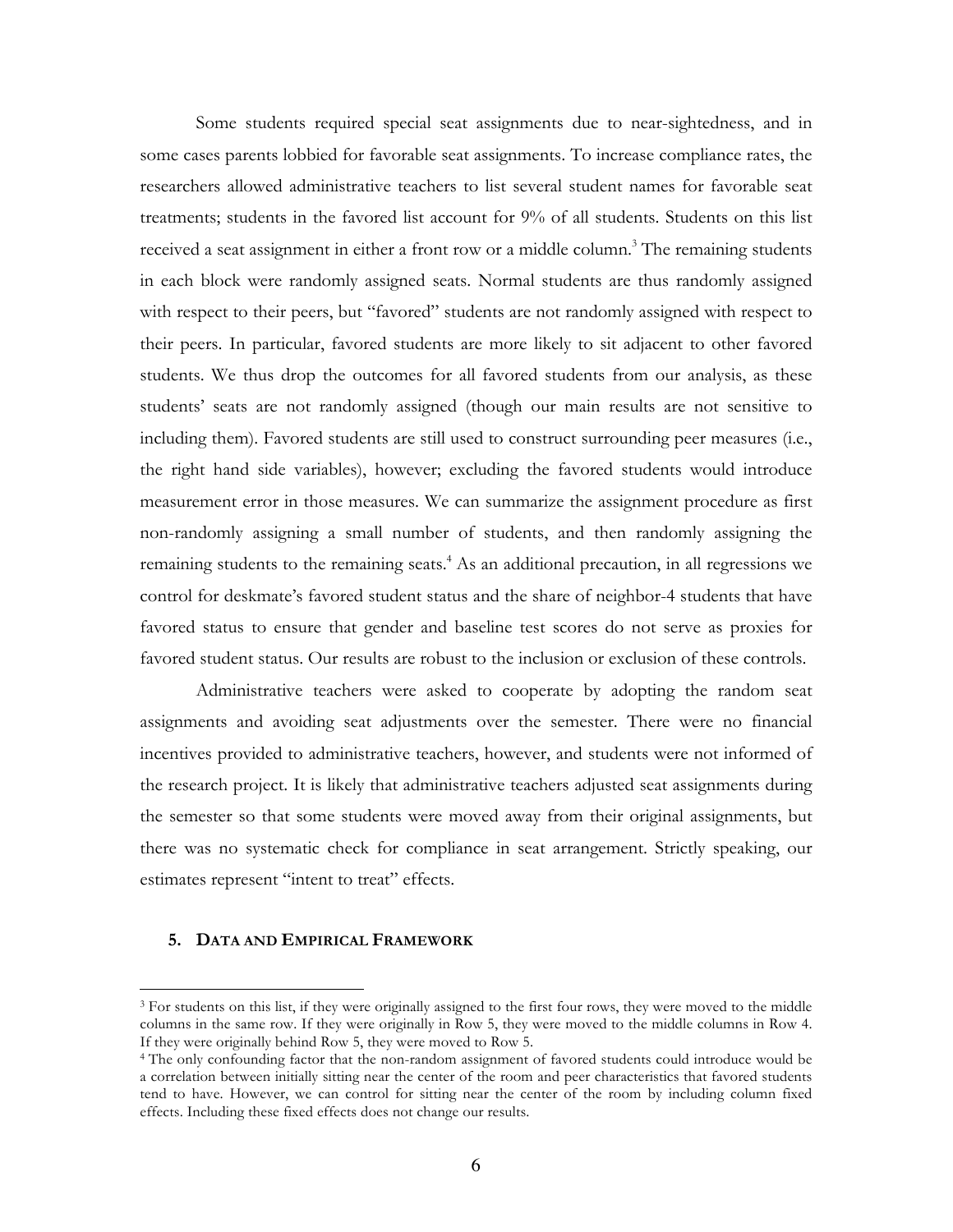The data for this study consist of three rounds of test scores and two rounds of surveys for students of Grade 7 in Fall 2009. We illustrate the data collection timeline by week of semester in Figure 2. The baseline test and baseline survey were administrated during the first week of the semester before random seat assignment. The random seat assignment was announced during the second week. Students sat according to the random assignment unless the administrative teachers made adjustments. For the midterm and final exams, due to the school's efforts to prevent cheating, students were seated such that students in the same classroom were generally spread over more than ten rooms and no student sat immediately adjacent to another student from the same class. Two teachers monitored the exams in each classroom. The post survey was administrated right after the final exam when students were still seated according the seat arrangement for the final exam. As students took exams and surveys in different seats than their experimental assignments, any correlations in outcomes among randomly assigned peers are not likely generated by communication among students when taking the exams or surveys.

Grading was rigorously conducted. Teachers in the same subjects allocated exam questions among themselves so that the same question was always graded by the same teacher. In addition, students' names were hidden during the grading process. In the baseline test, the school tested students on three major subjects – Chinese, English and math. In the midterm and final, the school tested seven subjects – Chinese, English, math, politics, history, geography, and biology. Each of the three major subjects accounted for 150 points in the raw scores, and the other four subjects accounted for approximately 50 points each. The exam score represents the sum of all seven scores across both the midterm and the final, standardized to have mean 0 and standard deviation 1.<sup>5</sup> Figure 3 presents the kernel density of students' baseline scores by gender. The test scores are skewed left, and girls had higher scores overall. The distributions of midterm and final scores (not shown) are of similar shape.

In addition to the administrative data on students' gender, height and test scores, the surveys provide information on students' family backgrounds and subjective interests. The

<sup>&</sup>lt;sup>5</sup> All of the key results are robust to analyzing the effects on midterm performance and final performance separately.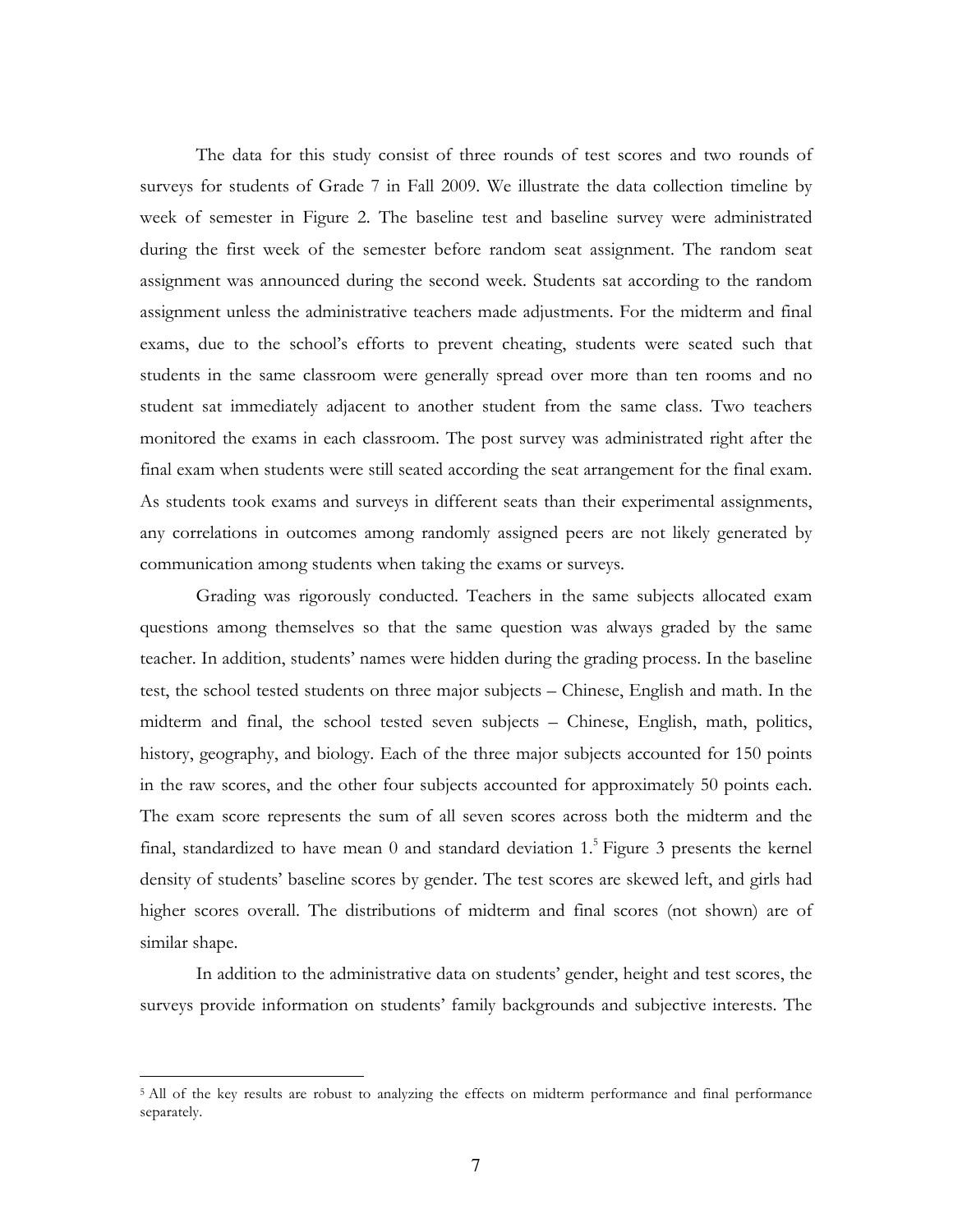surveys also report students' evaluations of peer influences. Panel A of Table 2 presents baseline summary statistics, while Panel B presents post-experiment summary statistics.

We use three types of peer groups in this study – deskmates, neighbor-4 peers, and neighbor-5 peers. For each type of peer group, we construct two measures of the peer characteristics: gender composition (whether the deskmate is female or the proportion of females among neighbor-4 and neighbor-5 peers) and baseline total test score. Panel C of Table 2 presents summary statistics of peer characteristics.

Manski (1993) classifies three types of effects that can generate clustering in peer outcomes: correlated effects, endogenous effects, and exogenous effects. Correlated effects arise when similar individuals self select into the same group. The randomized seat assignments eliminate correlated effects. Exogenous effects occur when an individual's predetermined characteristics affect the outcomes of other individuals in the same group. In this research we estimate exogenous effects of gender and baseline test scores. Endogenous effects occur when an individual's outcome affects the outcomes of other individuals in the same group. Endogenous effects are inapplicable to gender (as it is typically an immutable characteristic), but they could arise in the context of test scores. While our focus is on exogenous effects, we test for endogenous effects as well but find no significant evidence of them $6$ 

The traditional method for verifying random assignment is to regress baseline characteristics of student *i* on student *i*'s peers' characteristics. If the randomization is valid, the coefficients in these regressions should be insignificant. However, since sampling is performed without replacement, a simple bivariate regression may generate mechanical negative correlations. If student *i* is male, for example, then it is more likely that student *i*'s peers will be female, because the pool of potential peers contains one fewer female (student *i*). We address this issue by controlling for the average value of the peer characteristic among all students that were eligible to be student *i*'s peer (Guryan, Kroft, and Notowidigdo 2009). For example, when testing whether deskmate gender is correlated with student  $\hat{i}$ s own gender, we control for the share of females among other students in the same randomization block as student *i*. This should eliminate the mechanical negative correlation. We thus estimate regressions of the form:

 <sup>6</sup> Endogenous effects give rise to what Manski terms the "reflection problem," or the difficulty in discerning whether student *i*'s outcome affects student *j*'s outcome or vice versa. Since we focus on exogenous effects, the reflection problem does not arise in our context.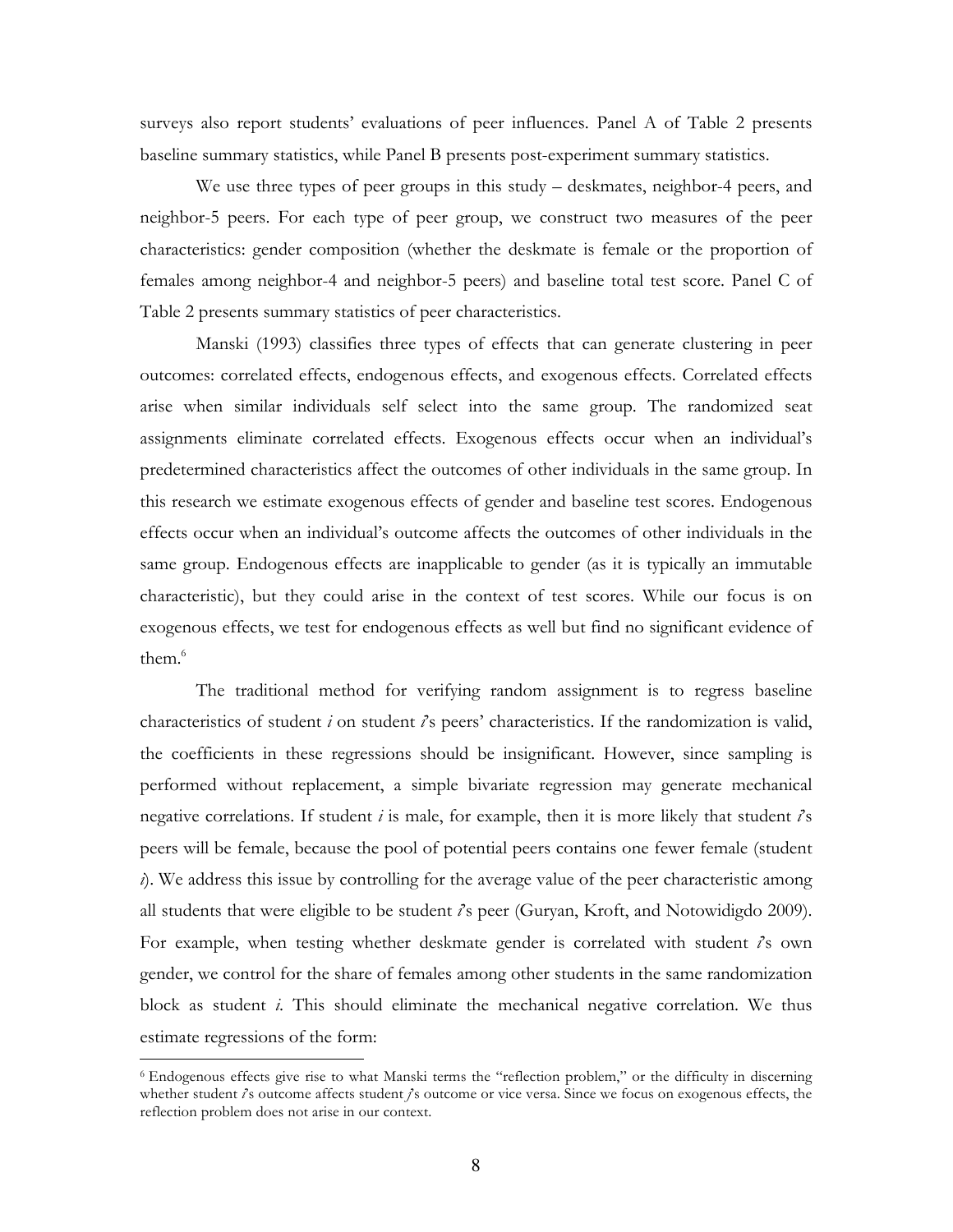$$
X_{i,cb} = \alpha_1 Peer_{i,cb} + \alpha_2 \overline{Peer}_{-i,cb} + \lambda_{cb} + u_{i,cb}
$$
 (1)

The variable  $X_{i,j}$  represents a baseline characteristic for student *i* in block *b* of class *c*. The regressor of interest, *Peer<sub>ich</sub>*, represents the gender or baseline test score of student *i*'s

deskmate, neighbor-4, or neighbor-5 students. The regressor *Peer \_\_\_\_* <sup>−</sup>*i*,*cb* controls for the average value of the peer characteristic among other students in the same randomization block as student *i*. The term *λcb* contains block fixed effects; these fixed effects are important for identification since randomization occurs within blocks.

Statistical inference in equation (1) (and all other regressions in our paper) is complicated by the clustered nature of the data. Outcomes are likely correlated within classrooms, and neighbor-4 peer measures are correlated within classrooms by construction – each student belongs to more than one neighbor-4 peer group. One solution is to cluster by classroom, but with only twelve classrooms there are very few clusters, potentially biasing the clustered standard errors. Instead, we use our knowledge of the randomization procedure to perform exact permutation tests. These tests are derived solely from the actual randomization and thus have the appropriate size regardless of the dependence structure of the data (Rosenbaum 2007). In essence, we rerun the experiment 10,000 times and compute the resulting distribution of *t*-statistics. Under the sharp null hypothesis of no treatment effect, this distribution can be used for statistical inference. Unlike cluster bootstrap-based techniques (e.g., Cameron, Gelbach, and Miller 2008), these tests remain valid even for small numbers of clusters, since they are derived from the randomization procedure itself.

To implement the exact permutation tests, we randomly permute the seat assignments according to the original assignment procedure. For each permutation, we calculate *Peer<sub>ich</sub>* based on the permuted seat assignments and estimate equation (1). We then collect the *t*-statistics from 10,000 permutations and compute the distribution of these *t*statistics. We compare the actual *t*-statistic for a given regression to the distribution of *t*statistics from the 10,000 random permutations. The *p*-value, reported in italics in all tables, represents the fraction of random permutation *t*-statistics that are larger than the actual *t*statistic.

Table 3 tests for non-random sorting into peer groups. The table presents results from regressions of student *i*'s predetermined characteristics on peer gender composition (or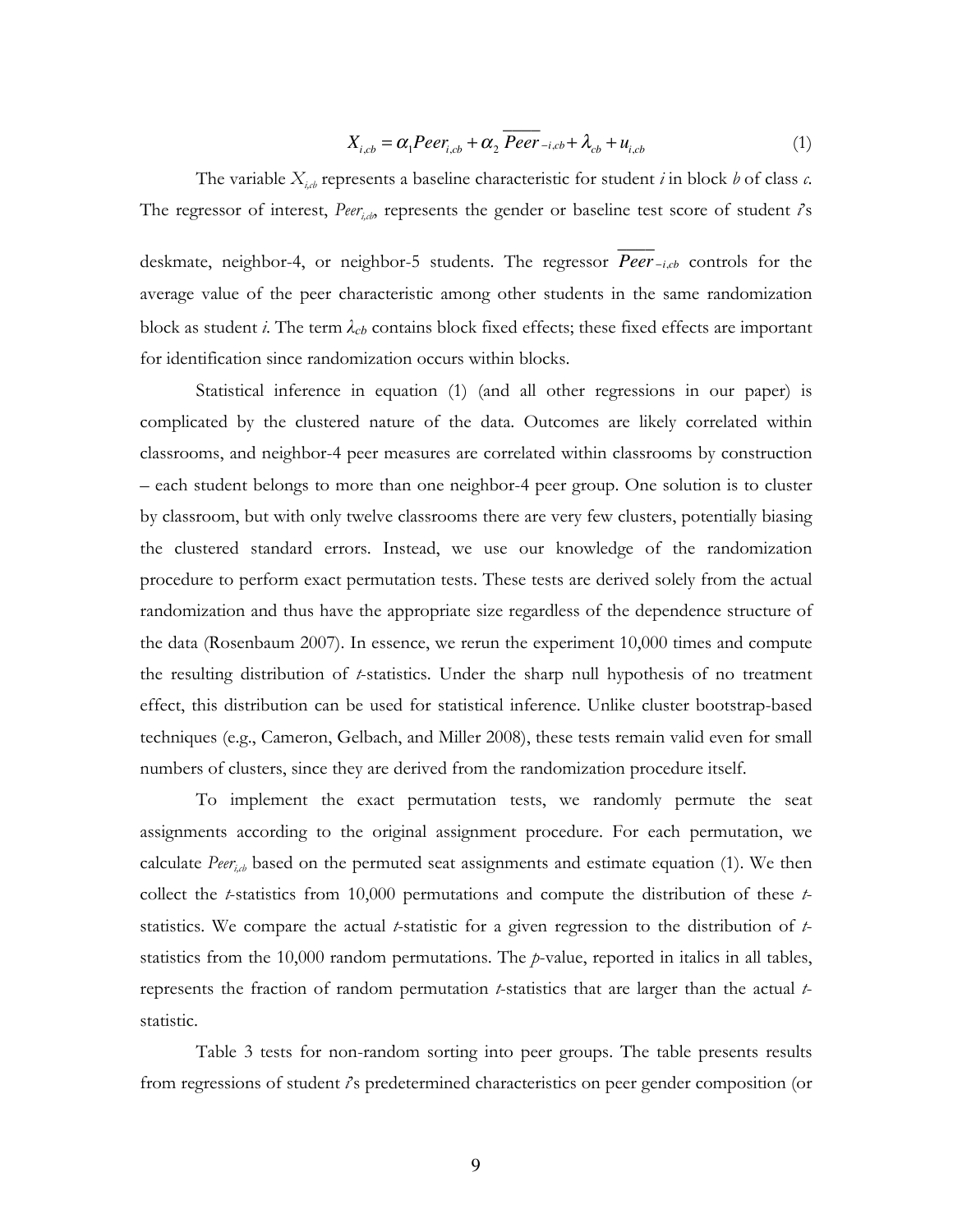test scores), controlling for block fixed effects and the average value of gender (or test scores) among other students in the same randomization block as student *i*. Each cell represents a separate regression, and permutation-based *p*-values appear in italics.

The subsequent rows of Table 3 test for correlations between student *i*'s characteristics and peer gender or peer baseline test scores. Characteristics include height, age, birth order, mother's and father's education, and interest in Chinese, math, and English. The results are consistent with null effects for all tests. Of the 66 tests in Table 3, only two tests, the relationships between age and deskmate gender and birth order and deskmate gender, are statistically significant at the 5% level ( $p = 0.04$  and 0.05 for these two tests).<sup>7</sup> Nevertheless, to be conservative we control for baseline characteristics in all subsequent regressions. Our conclusions are unaffected by the inclusion of these controls. If we split the sample by gender and estimate the models in Table 3 separately for males and females, we still find insignificant relationships between each of the baseline characteristics and the peer measures (results available upon request).

The last row of Table 3 tests for correlations between attrition and peer gender or peer baseline test scores. There is a 14% attrition rate in our main regressions, but almost all of this attrition is due to missing values of baseline covariates rather than missing outcomes (the attrition rate for the midterm exam is 1% and the attrition rate for the final exam is  $0.6\%$ ). We thus expect attrition to occur randomly, since there is no way for seating assignment to affect the attrition of baseline covariates. Indeed, the last row confirms that there is no significant relationship between attrition and peer gender or baseline test scores.

### **6. RESULTS**

#### **6.1 MAIN EFFECTS OF PEERS ON ACADEMIC PERFORMANCE**

Given the within-block randomization of seats, we estimate the main effects of peers using the following equation:

$$
Y_{i,cb} = \beta_1 P e e r_{i,cb} + \gamma X_{i,cb} + \lambda_{cb} + e_{i,cb}
$$
 (2)

 <sup>7</sup> Unlike many randomized experiments, we could not mechanically enforce covariate balance by repeating the randomization procedure until all covariate balance tests are statistically insignificant. This is because the randomization procedure was performed prior to the processing of the survey data.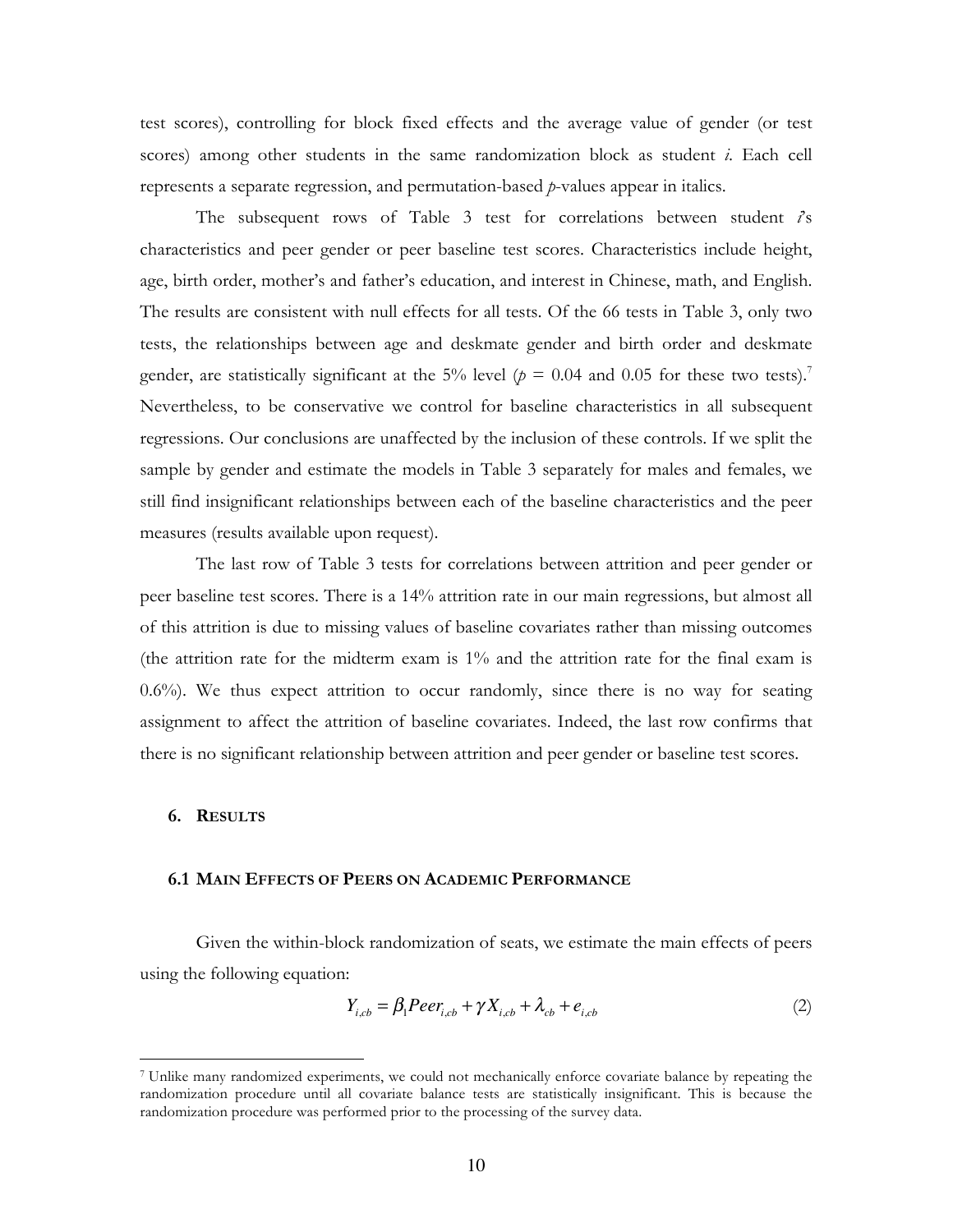The outcome  $Y_{i,j}$  represents the mean standardized midterm and final scores for student *i* in block  $b$  in class  $c$ . The regressor of interest, *Peer<sub>ido</sub>*, represents the gender or baseline test score of student  $i$ 's deskmate or neighbor-4 students. The term  $X_{i,b}$  includes all of student  $i$ 's baseline characteristics (gender, baseline test score, height, age, birth order, mother's and father's education, and interest in Chinese, math, and English), an indicator for whether student *i*'s deskmate is a "favored" student, and the share of "favored" students among student *i*'s neighbor-4 peers. <sup>8</sup> The term *λcb* contains block fixed effects, which are necessary since randomization occurs within blocks. Statistical inference is performed using exact permutation tests, as described in Section 5.

Table 4 presents results from estimating equation (2). Each column represents a separate regression. Column (1) reports results from regressing exam scores on a female deskmate indicator (and the controls listed above). A female deskmate increases a student's test scores by  $0.07$  standard deviations (s.e. =  $0.03$ ). Column (2) reports results from regressing a student's exam scores on his deskmate's baseline score (plus controls). A deskmate's baseline score does not affect student *i*'s exam scores (0.02 standard deviations, s.e.  $= 0.02$ ). Column (3) adds neighbor-4 female share to the specification in column (1), and column (4) adds neighbor-4 baseline scores to the specification in column (2). Adding these measures does not affect the coefficients on deskmate gender or deskmate baseline test scores, which is not surprising since deskmates and neighbor-4 students should be uncorrelated under random seat assignment. The coefficients on the proportion of females among neighbor-4 students and the baseline test scores of neighbor-4 students are positive (0.03 and 0.04 respectively) but statistically insignificant.

Column (5) presents a regression that includes all four peer measures simultaneously: deskmate gender, deskmate baseline score, neighbor-4 gender, and neighbor-4 baseline score. Only the coefficient on deskmate gender is statistically significant, and its magnitude is unaffected by the inclusion of deskmate or neighbor-4 baseline scores. We can rule out large effects of sitting near students with high baseline scores. For example, we can reject the hypothesis that having a deskmate who scores one standard deviation better on baseline tests increases student *i*'s performance by over 0.05 standard deviations. For neighbor-4 peers we can reject the hypothesis that having four neighbor-4 peers who all score one standard

 <sup>8</sup> Excluding all baseline characteristics except gender and baseline test score (which are necessary to control for mechanical negative correlation) does not change our conclusions.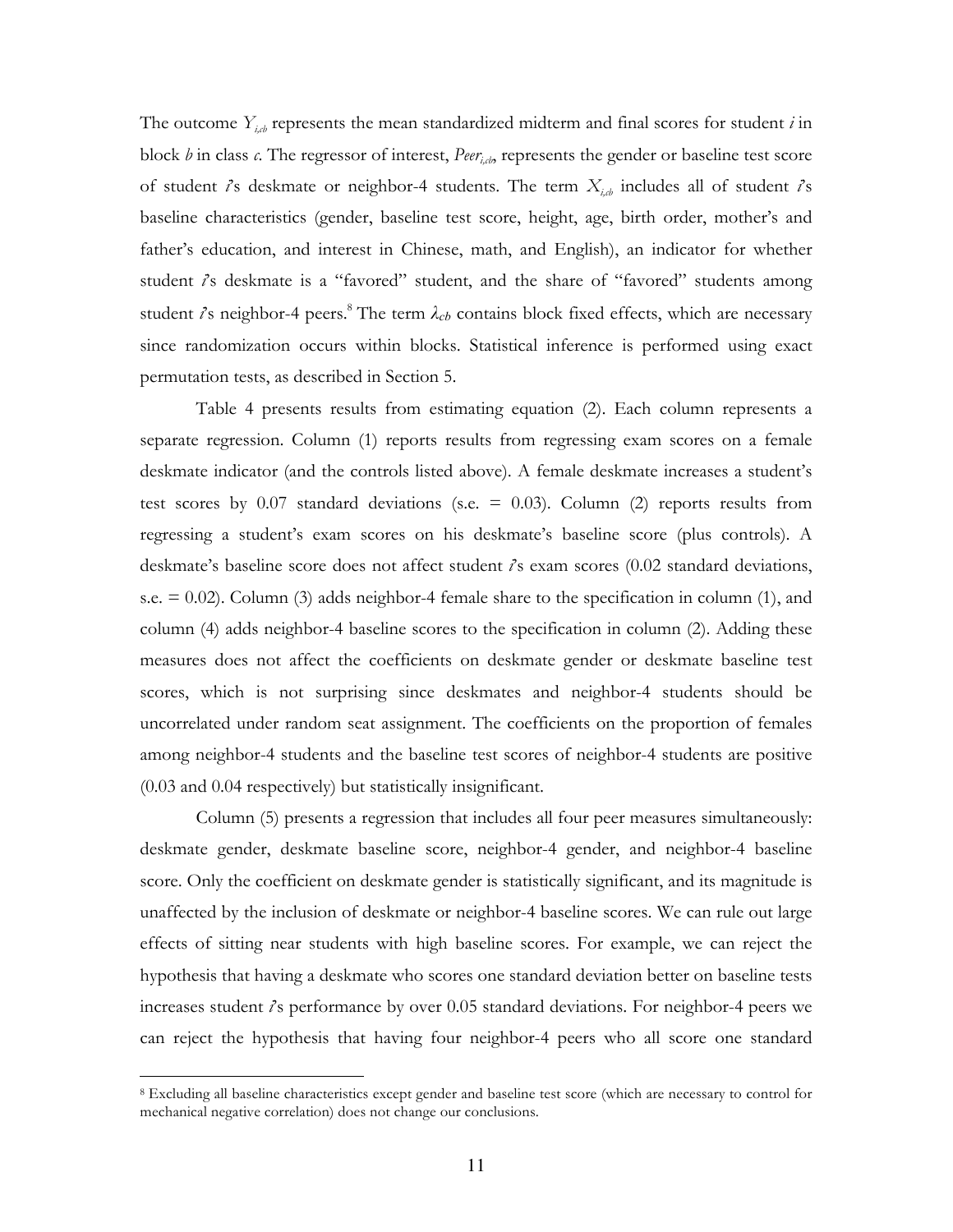deviation better on baseline tests increases student *i*'s performance by over 0.10 standard deviations.

# **6.2 HETEROGENEOUS TREATMENT EFFECTS**

If peer gender has similar effects on test scores for all students, then it is difficult to achieve net improvements on test scores by rearranging students. However, heterogeneous treatment effects are of policy interest because they may provide opportunities for improving aggregate achievement by rearranging students. The first two columns of Panel A in Table 5 present regressions in which we estimate the effects of peer gender composition and baseline scores separately for females (first column) and males (second column). The coefficients on the female deskmate indicator are positive but insignificant for both sexes (0.03 for females and 0.06 for males). For girls, the coefficient on the share of female neighbor-4 students is positive and statistically significant  $(0.18, s.e. = 0.07)$ . For boys the coefficient on the share of female neighbor-4 students is negative and insignificant (–0.15, s.e.  $= 0.11$ ). We can rule out large positive effects of neighbor-4 females on boys' exam performance. For example, we can reject the hypothesis that moving a boy from an all-male neighbor-4 environment to an all-female neighbor-4 environment would increase his test scores by more than 0.07 standard deviations. The coefficients on deskmate baseline score and neighbor-4 baseline scores are small and statistically insignificant for both genders.

Column (3) in Table 5 reports differences in the coefficient estimates for females and males. Standard errors for these differences come from a pooled regression in which all regressors are interacted with a female indicator. The difference in the effect of female neighbors on girls and boys is large and statistically significant (0.33 standard deviations, s.e.  $= 0.13$ ). No other differences are statistically significant.

When comparing the effects of deskmates and neighbor-4 students, we cannot reject the hypothesis that both peer types have similar effects. If a neighbor-4 peer exerts the same influence as a deskmate, then the coefficient on the share of female neighbor-4 peers should be four times larger than the female deskmate coefficient. In column (1) the coefficient on share female in neighbor-4 is 6.3 times larger than the female deskmate coefficient. This implies that, for girls, a neighbor-4 student's gender has approximately 1.5 times the impact of her deskmate's gender. We cannot rule out the possibility that this ratio equals unity. For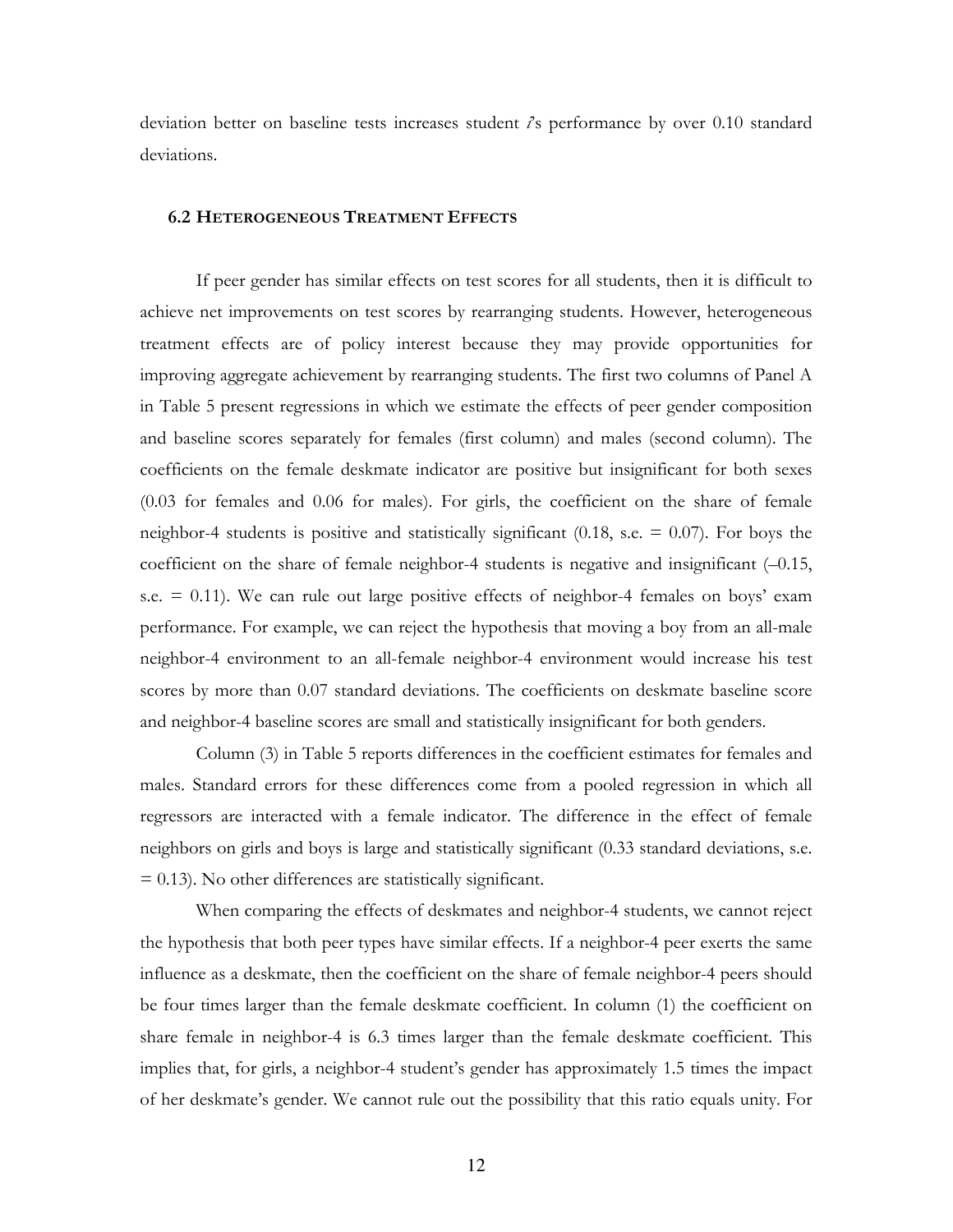boys, the coefficients on the share of female neighbor-4 peers and the female deskmate indicator are of opposite sign in column (2). However, both are statistically insignificant, and we cannot reject the hypothesis that the former is equal to four times the latter.

To evaluate the combined effects of deskmates and neighbor-4 students, Panel B estimates regressions that replace the separate deskmate and neighbor-4 measures with a combined neighbor-5 peer measure (recall that we define student *i*'s neighbor-5 peers as her deskmate plus her neighbor-4 peers). The first column of Panel B demonstrates that female students have positive and statistically significant effects on neighboring female students (0.21 standard deviations, s.e.  $=$  0.08). This estimate implies that moving a female student from an all-boy microenvironment to an all-girl microenvironment increases her test scores by approximately 0.2 standard deviations. However, in second column of Panel B, females have no significant effects on neighboring male students, and the point estimate is negative  $(-0.12, \text{s.e.} = 0.14)$ . The average baseline score of neighbor-5 students also has no significant effect on exam scores for girls or boys, though we cannot rule out effects as large as 0.1 standard deviations for girls and 0.2 standard deviations for boys.

In column (3) of Panel B, the difference in the effect of female neighbors on girls and boys is 0.33 standard deviations (s.e.  $= 0.13$ ). To interpret this difference, consider a case in which girl *i* is surrounded by boys and boy *j* is surrounded by girls. Swapping the seats of girl *i* and boy *j* increases average achievement for these two students by 0.17 standard deviations (i.e., half of 0.33). The coefficients in columns (1) and (2) imply that the effects are stronger for the girl than the boy, but we cannot reject the hypothesis that both genders benefit equally from being surrounded by students of the same gender.

Table 6 presents regressions in which we estimate peer effects separately for students with high- and low-baseline scores. The first column of Panel A presents results from a sample containing only students scoring above the median on the baseline test. All of the peer measures in this sample have coefficients that are close to zero and statistically insignificant. Column (2) of Panel A presents results from a sample containing only students scoring below the median on the baseline test. In this sample the effect of a female deskmate is positive and marginally significant  $(0.10$  standard deviations, s.e.  $= 0.05$ ), but none of the other peer measures are statistically significant. Column (3) reports differences in the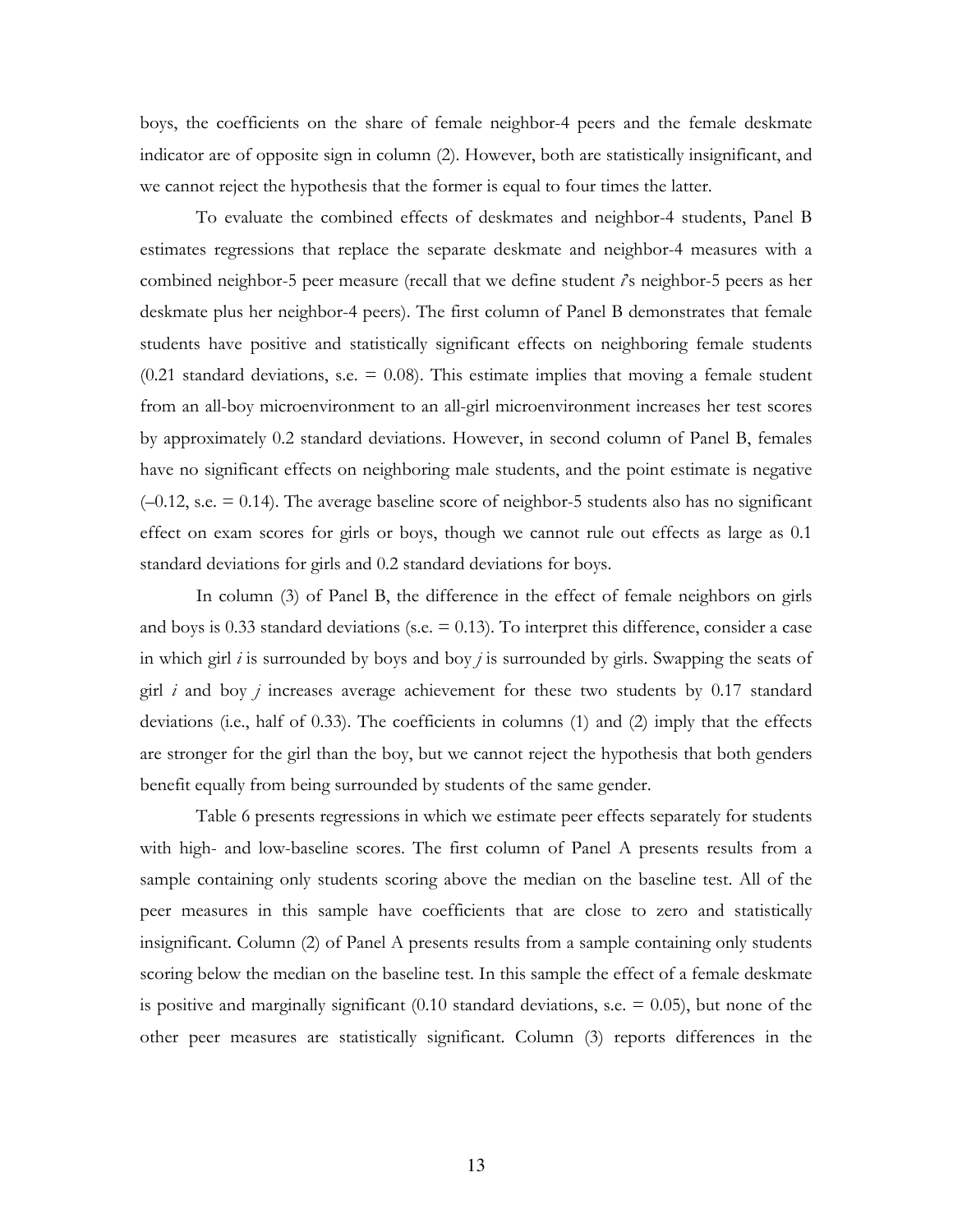coefficient estimates for students with high- and low-baseline scores. None of these differences are statistically significant.<sup>9</sup>

Panel B presents regressions that evaluate the overall effects of neighbor-5 students separately for students with high- and low-baseline scores. In both subsamples there are no significant effects of either neighbor gender or neighbor baseline scores. Column (3) reports differences in the neighbor-5 coefficient estimates for students with high- and low-baseline scores. The differences are small and statistically insignificant. We can reject the hypothesis that the neighbor-5 baseline score coefficient for students with high-baseline scores is at least 0.1 standard deviations above the same coefficient for students with low-baseline scores. This implies that, unlike with gender, there is little or no gain to segregating students by aptitude in this context. High-scoring students do not appear to help other high-scoring students more than they help low-scoring students (at least within the variation observed in our data).

Table 7 tests the robustness of our results to dropping the first and last rows from the analysis. Recall that students in the first (last) row have smaller neighbor-4 and neighbor-5 groups because there are no students sitting directly behind (ahead) of them. This fact may attenuate our estimates if the effect increases in the number of surrounding students. Dropping the first and last rows from our analysis (but not from the constructed peer measures) increases the effect sizes for both females and males. For females, the effect of moving from an all-boy microenvironment to an all-girl microenvironment – measured by the coefficient on share female of neighbor-5 students in the first column of Panel  $B - i$ s now 0.29 standard deviations (s.e.  $= 0.09$ ). For males, the effect of moving from an all-boy microenvironment to an all-girl microenvironment, reported in the second column of Panel B, is now  $-0.32$  standard deviations (s.e.  $= 0.17$ ). This coefficient is marginally significant, suggesting that males may also benefit from gender homogeneous microenvironments.

Table 8 presents regressions in which we separately estimate the effects of "front" and "rear" peer characteristics. We define a student's "front" ("rear") peers to be the two students sitting in the desk directly ahead of (behind) her.<sup>10</sup> The first column presents a regression in which we estimate the effects of front and rear peer gender composition for females. For girls the coefficient on the share of female front peers is positive and

 <sup>9</sup> We reach the same conclusions if we instead conduct these tests by interacting the continuous baseline score measure with the peer gender and peer baseline score measures.

<sup>10</sup> In Figure 1, Student 1's front peers are Students 3 and 4, and Student 1's rear peers are Students 5 and 6.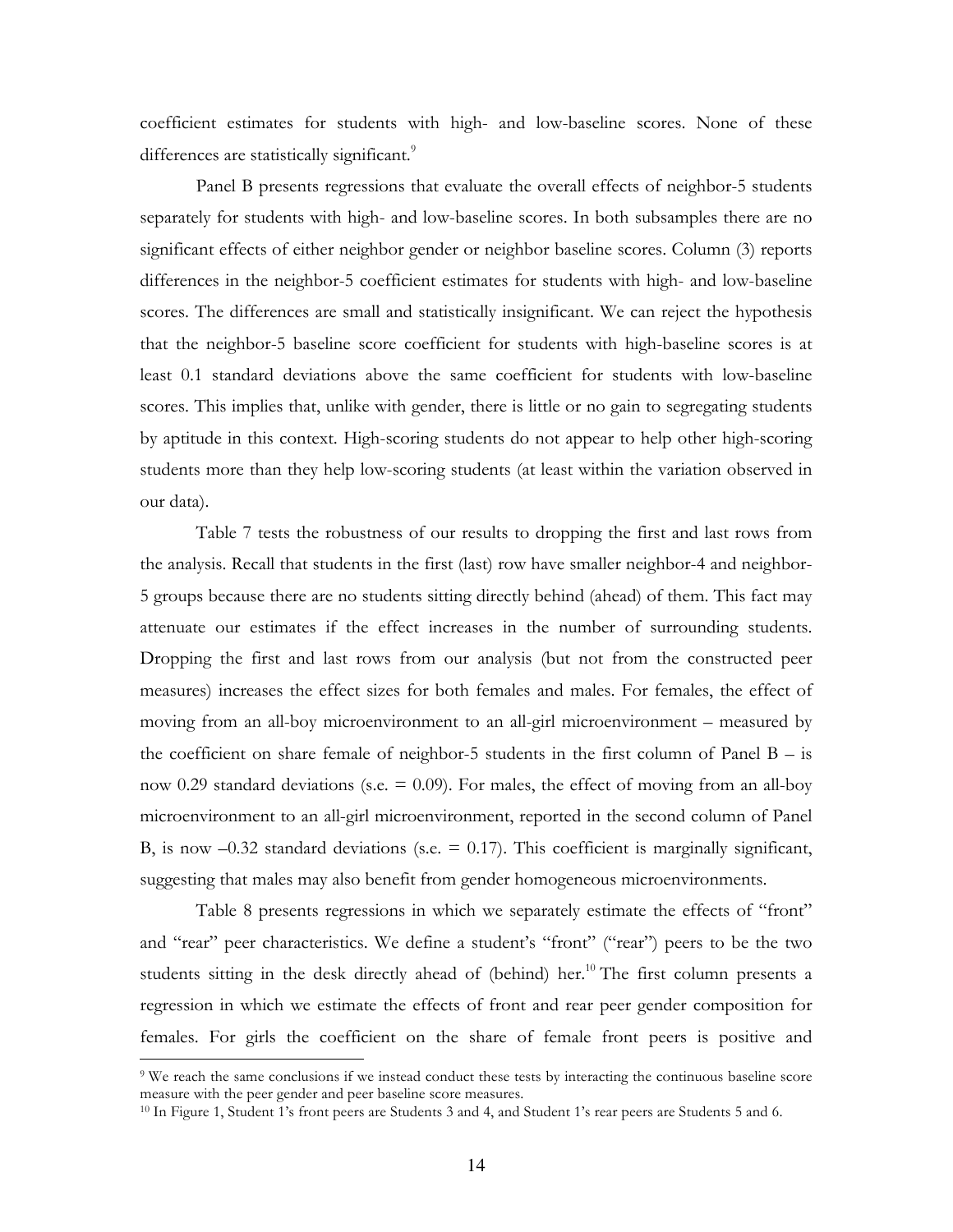statistically significant (0.16, s.e.  $= 0.06$ ), and the coefficient on the share of female rear peers is positive but insignificant  $(0.07, s.e. = 0.06)$ . The second column presents a regression in which we estimate the effects of front and rear peer gender composition for males. For boys the coefficient on the share of female front peers students is negative but insignificant (–  $0.11$ , s.e.  $= 0.08$ ), and the coefficient on the share of female rear peers is negative and statistically significant  $(-0.19, \text{ s.e.} = 0.06)$ . For both genders the coefficients on front and rear peer baseline scores are small and statistically insignificant.

Column (3) in Table 8 reports differences in the coefficient estimates for females and males. The differences by gender in the effects of female front and rear peers are large and statistically significant. The effect of share female front peers is 0.27 points larger for girls than for boys (s.e.  $= 0.07$ ), and the effect of share female rear peers is 0.26 points larger for girls than for boys (s.e.  $= 0.07$ ). Overall the results in Table 8 suggest that girls particularly benefit from having other girls seated in front of them, and boys particularly benefit from having other boys seated behind them.

### **7. DISCUSSION**

Our experimental results demonstrate that gender homogeneous environments can improve academic outcomes, particularly for girls. However, these "reduced form" estimates do not reveal the structure of peer effects or the mechanisms through which they may operate. While it is impossible to identify a single model explaining our results to the exclusion of all other models, we identify one model – the "Boutique" model – that can plausibly generate our results out of a larger set of models proposed in the literature. We also reject a model – the disruptive student model – that *prima facie* appears likely as an explanation for our results.

# **7.1 MODELS OF PEER EFFECTS**

Hoxby and Weingarth (2006) discuss a series of informal peer effects models in the context of student assignments across schools. We summarize these models here using Hoxby and Weingarth's terminology and, where possible, link them to formal models in the literature.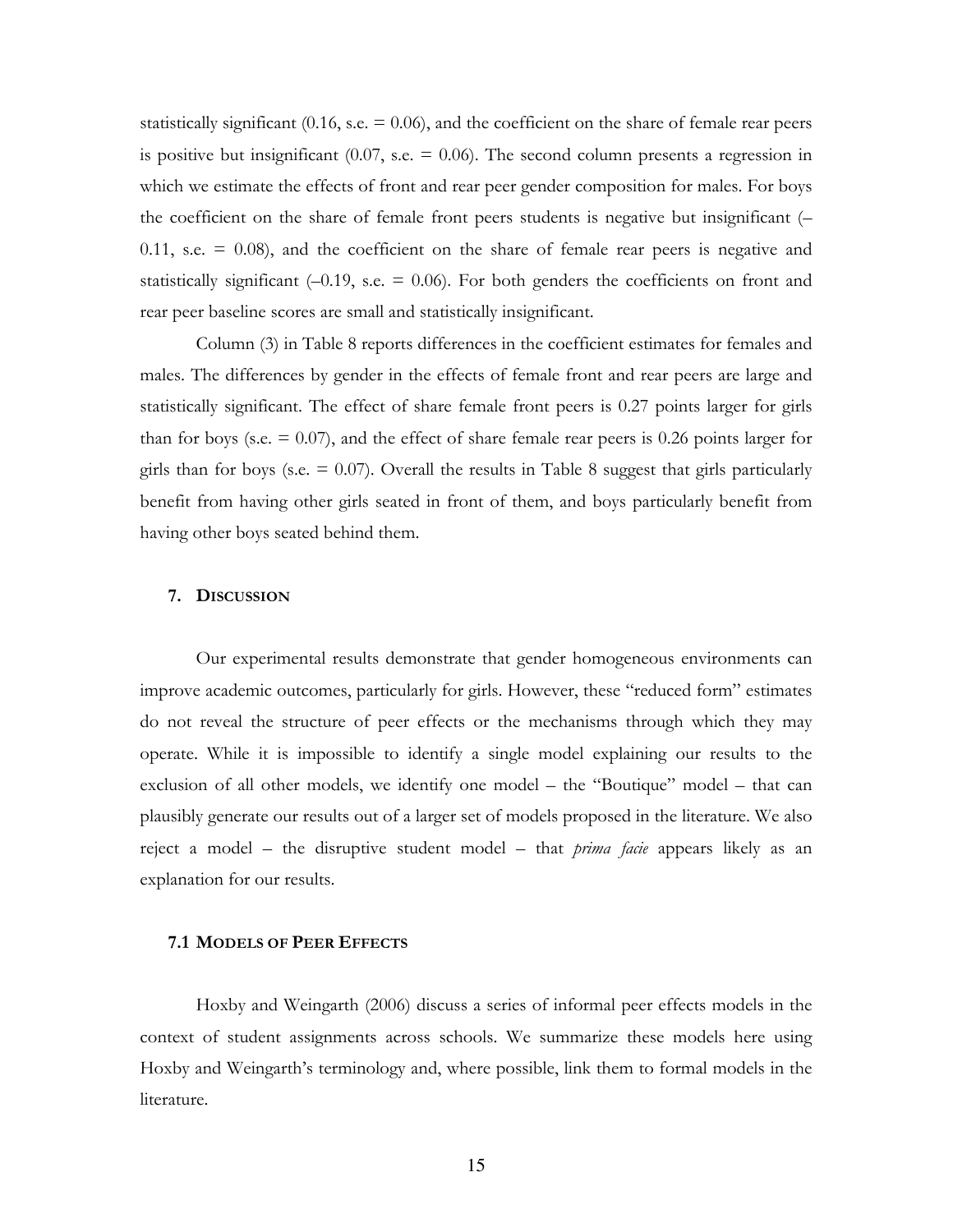The first set of models specifies achievement as a function of mean peer characteristics. The simplest of these models is the Linear-in-Means model, in which student *i*'s achievement is a linear function of his or her peers' mean characteristics. The Linear-in-Means model is a special case of the peer effects model developed in Arnott and Rowse (1987); the more general Arnott and Rowse model assumes that peer effects may be a nonlinear function of mean peer characteristics.<sup>11</sup> Because it assumes that peer effects are homogeneous and operate as a linear function of mean peer characteristics, the Linear-in-Means model has the strong implication that organization of peer groups does not affect aggregate achievement. The more general Arnott and Rowse model implies that mixing (segregation) may improve aggregate achievement, depending on the concavity (convexity) of the function relating mean peer characteristics to student *i*'s achievement.

The second set of models relaxes the assumption that mean peer characteristics are a sufficient statistic for peer influences. These models assume that a single bad (good) student can affect her peers' achievement regardless of how many good (bad) students may offset her in the peer group. Two examples are the Bad Apple and Shining Light models. The former assumes that a single bad student disrupts learning for all his peers, while the latter assumes that a single good student inspires learning for all her peers. Lazear (2001) formalizes the Bad Apple model by assuming that each student has some probability *p* of disrupting his entire group. Lazear's model implies that smaller groups should learn better and that if  $p$  differs across students, total learning is maximized when students are segregated according to *p*.

A third set of models focuses on within-group heterogeneity. The Boutique model assumes that students perform better when surrounded by similar peers. This occurs either because similarity allows students to more easily help each other or because teachers can tailor lessons and materials specifically for students in each group. The Focus model posits that even a student in peer group *j* who is different than the predominant type in peer group *j* may benefit from homogeneity because it generates a more cohesive learning environment. The Single Crossing model likewise implies that within-group homogeneity increases aggregate achievement, but only because high-skill students help other high-students more than they help low-skill students. Thus, while the gains in high-skill groups outweigh the

 <sup>11</sup> Another special case of these models is the Invidious Comparison model. In this model, student *i*'s achievement is negatively related to his peers' average achievement, because higher performing peers lower student  $\hat{t}$ 's self esteem. We find no evidence supporting the Invidious Comparison model in our results.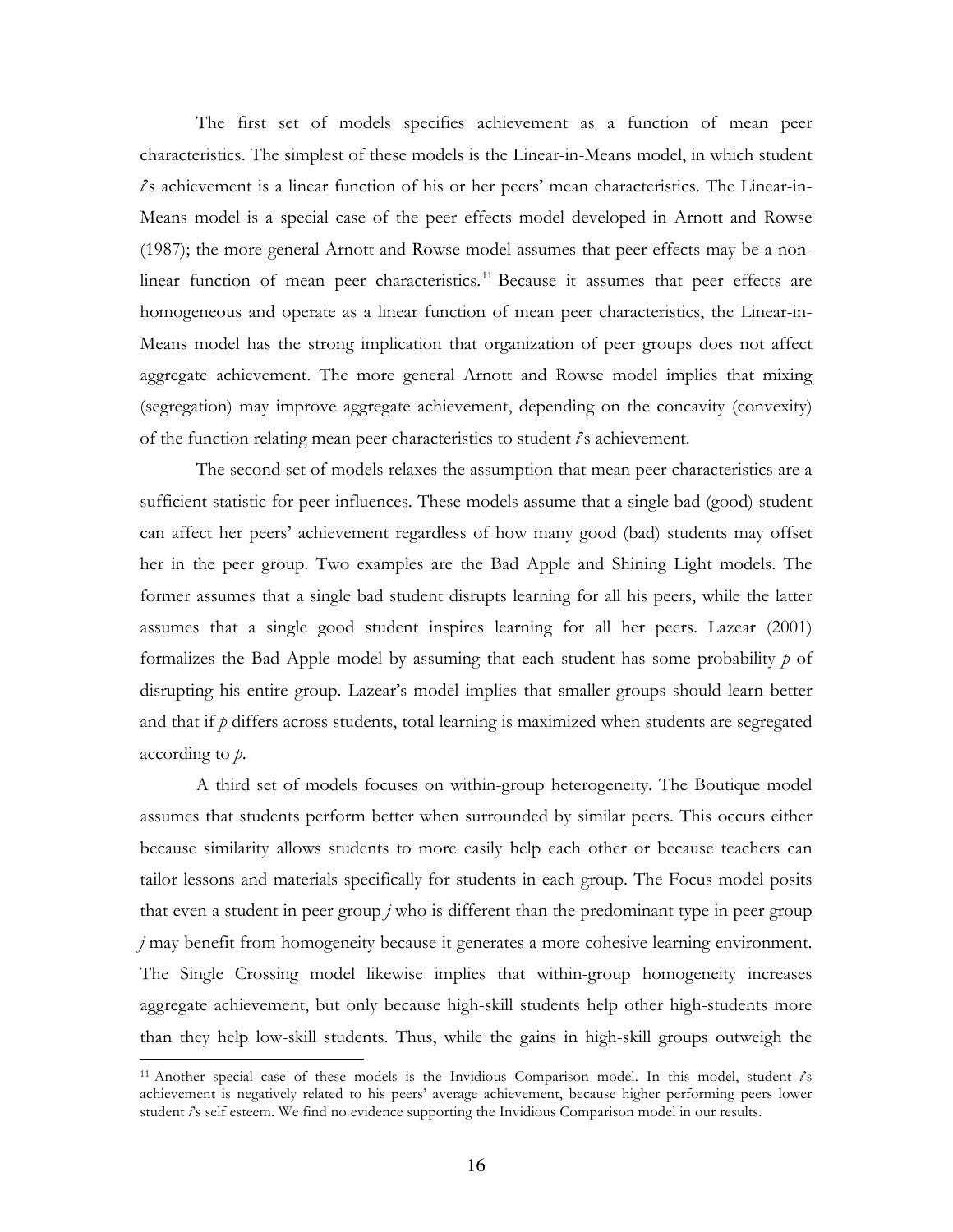losses in low-skill groups, segregation is not Pareto improving. In contrast to these models, the Rainbow model assumes that students do better when placed in diverse groups, perhaps because they are exposed to a variety of viewpoints. Epple, Romano, and Sieg (2002, 2003) develop a formal model with similar implications. In their model students are more likely to succeed in the workplace if their peers are representative of society at large. However, in the Epple, Romano, and Sieg model the benefits of heterogeneous peer groups do not become apparent until students enter the labor market.

### **7.2 EMPIRICAL SUPPORT FOR PEER EFFECTS MODELS**

We now review which models are consistent with our empirical results. In the context of our results we primarily consider gender as the relevant peer characteristic rather than baseline test score. Our primary specifications implement a Linear-in-Means model; student *i*'s achievement is a function of the proportion female and mean baseline scores among her peers. Unlike the basic Linear-in-Means model, however, we allow for heterogeneous responses by gender or baseline score. Thus our specification does not restrict the organization of peer groups to have zero net effect on aggregate achievement. Our main result that females benefit from sitting near other females, while males do not, strongly rejects the basic Linear-in-Means model. In Appendix Table A1 we consider whether the gender-specific linear specification is sufficient or whether the effects may be nonlinear. Overall we find no evidence of strong nonlinearities in the relationships between a female student's performance and the female share of her neighbor-5 peers or between a male student's performance and the female share of his neighbor-5 peers.<sup>12</sup>

Given the well-known behavioral differences between boys and girls, it is tempting to interpret our results using the Bad Apple model or Lazear's disruptive student framework; perhaps being surrounded by girls improves performance because girls are less likely to

 <sup>12</sup> Appendix Table A1 explores whether the effect of neighboring female students is linear in female share. We modify equation (1) to include dummy variables for four categories: female share of neighbor-5 students is 20– 40%, female share of neighbor-5 students is 40–60%, female share of neighbor-5 students is 60–80%, and female share of neighbor-5 students is 80–100%. The omitted category is a female share of neighbor-5 students from 0–20%. The dummy variable coefficients are estimated with limited precision, but for female students there appears to be a general upward trend in the female share coefficients. Overall there is no evidence of strong nonlinearities in the relationship between a female student's performance and the female share of her neighbor-5 peers. There is also no evidence of a relationship between a male student's performance and the female share of his neighbor-5 peers.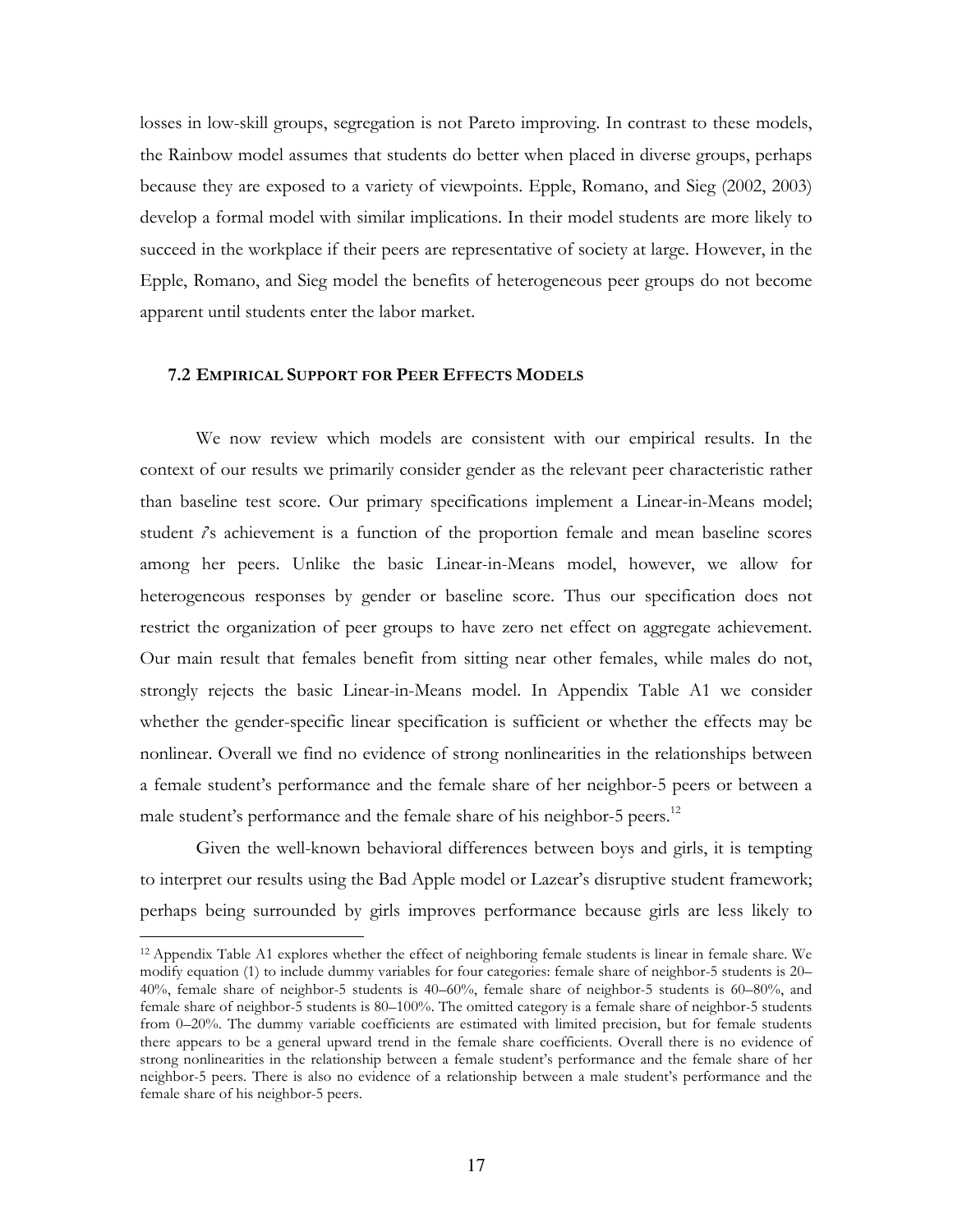misbehave. However, our results are inconsistent with these models. If boys were detrimental to learning because they were more likely to be disruptive, then we would expect student  $i$  to perform worse when surrounded by boys regardless of whether student  $i$  is male or female. Our results, however, suggest that if anything males perform better when surrounded by other males. For similar reasons the Shining Light model is also inconsistent with our data; if girls were more "inspirational" to their fellow students than boys, we would expect performance for both genders to increase when surrounded by females. We do not find this.

Another implication of Lazear's disruptive student framework is that what affects student *i*'s performance is not the share of potentially disruptive students nearby, but the number of potentially disruptive students nearby. To test this prediction we estimate two specifications. In the first specification student *i*'s performance is a function of the share of males among neighbor-5 students (similar to columns (1) and (2) of Table 5, Panel B). In the second specification student *i*'s performance is a function of the number of males among neighbor-5 students. If the disruptive student framework applies, then we expect the second specification to have better explanatory power than the first. In actuality, the reverse is true. Among boys the first specification generates a partial  $R^2$  of 0.005 while the second specification generates a partial  $R^2$  of 0.004. Among girls the first specification generates a partial  $R^2$  of 0.022 while the second specification generates a partial  $R^2$  of 0.012. We thus find no evidence to support the disruptive student framework.<sup>13</sup>

Models focusing on within-group heterogeneity are most relevant to our results. Our results are clearly inconsistent with the Rainbow model since gender heterogeneity decreases performance. Girls do significantly better when seated near other girls, and boys do weakly better when seated near other boys. The Single Crossing model is also inconsistent with our results. In the Single Crossing model, sitting next to girls is beneficial for both girls and boys, but it is more beneficial for girls than boys. Segregation should thus increase total achievement and achievement among girls, but it should decrease achievement among boys.

<sup>&</sup>lt;sup>13</sup> Of course, we cannot rule out alternative explanations for these results. The only reason the number of male neighbor-5 peers is not a linear transformation of the share male of neighbor-5 peers is that students at the front and back of the classroom have only three peers instead of five. However, students in front (back) rows are also shorter (taller) than students in middle rows. It is thus possible that the model with number of males is in fact the correct model, but that the peer effects in this case are modified by height (or some characteristic correlated with height) in such a way that makes the model with share male fit better. While we view this explanation as somewhat unlikely, we cannot eliminate it.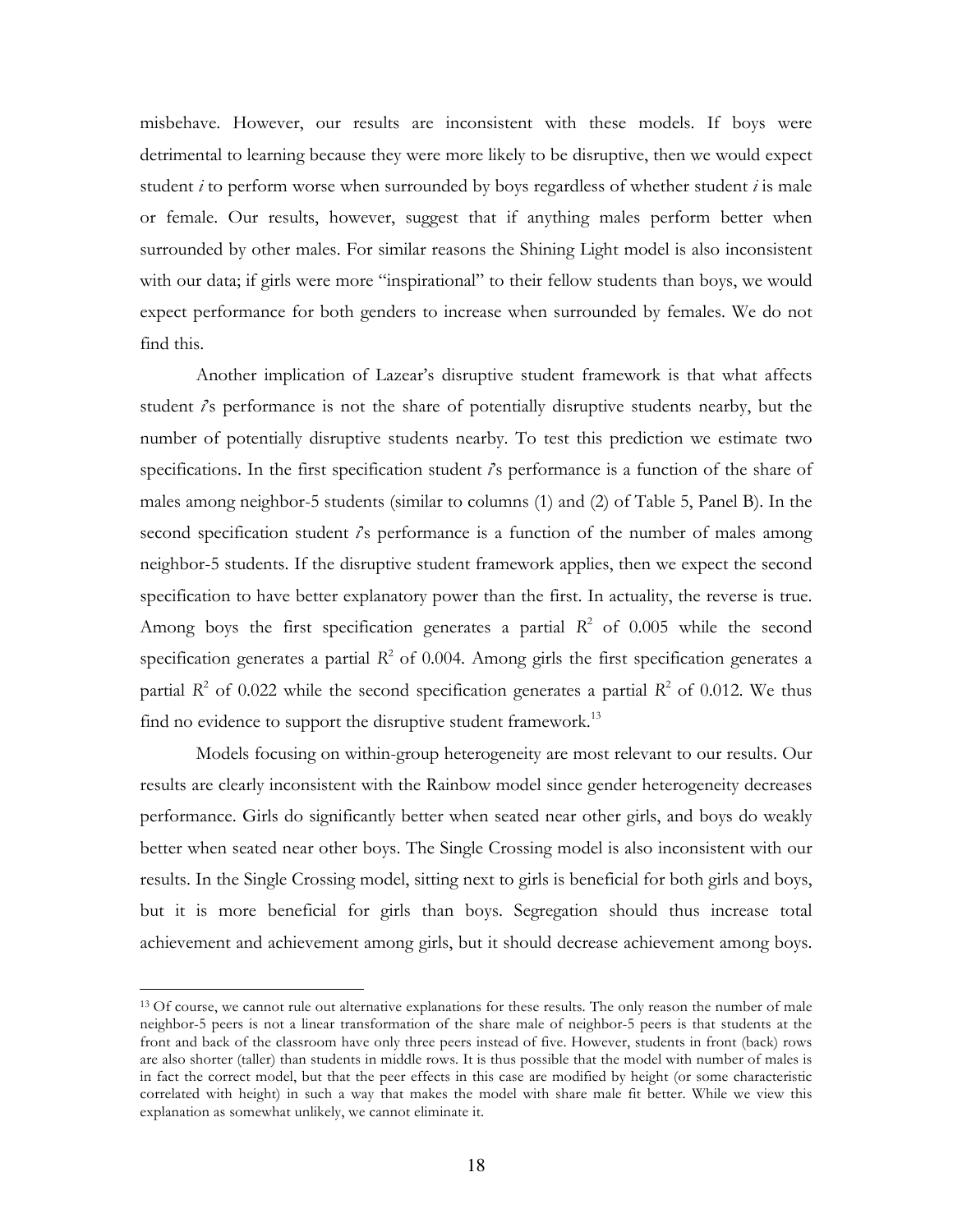However, we find no evidence that segregation decreases performance among boys; if anything it appears to increase performance.

The Boutique and Focus models are the most consistent with our results. Both models predict gains to segregation for girls and boys. Discriminating between these two models is difficult, however, because they share similar predictions. The key distinction between the two is that the Focus model predicts that even a student in peer group *j* who is different than the predominant type in peer group *j* may benefit from homogeneity because the learning environment is more cohesive. To differentiate between the two models we therefore estimate two specifications. In the first specification student *i*'s performance is a function of the share of females among neighbor-5 students (similar to columns (1) and (2) of Table 5, Panel B). In the second specification student *i*'s performance is a function of the standard deviation of the female indicator in a group comprised of the neighbor-5 students plus student *i*. The idea is that if homogeneity is beneficial because it generates a more cohesive learning environment regardless of student *i*'s gender, then the second specification should have more explanatory power than the first. For example, the second specification allows a female student to perform better when 100% of neighboring students are male than when 50% of neighboring students are male. Under the Focus model this occurs because the former environment is more homogeneous than the latter. In actuality, however, the second specification does not fit the data well. Among boys, the first specification generates a partial  $R^2$  of 0.005 while the second specification generates a partial  $R^2$  of 0.000. Among girls, the first specification generates a partial  $R^2$  of 0.022 while the second specification generates a partial  $R^2$  of 0.007. We thus conclude that only the Boutique model, among the models we consider, is consistent with our data.

While our results suggest test score gains from segregation, the Epple, Romano, and Sieg model implies that these gains may come at some future cost. Peer effects in the Epple, Romano, and Sieg model only appear after students enter the labor market. At that point, workplace success is more likely when students have experience working with peers that are representative of society at large. It is thus possible that segregation inhibits development of some non-cognitive skills even as it increases cognitive skills. While we have no empirical evidence regarding this hypothesis, it is worth noting as a limitation when considering the overall costs and benefits of segregating classroom groups.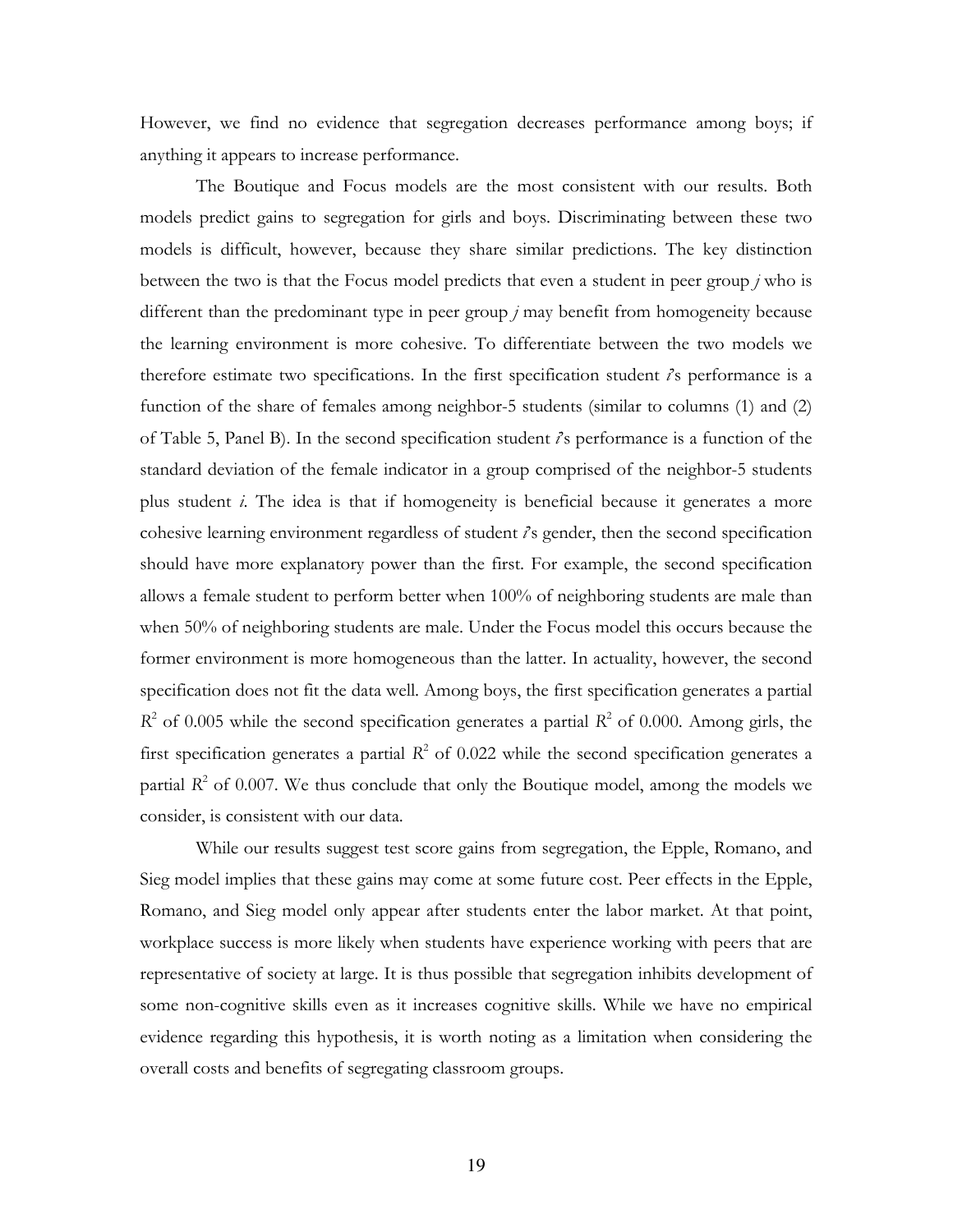### **7.3 MECHANISMS UNDERLYING PEER EFFECTS**

Our results appear most consistent with the Boutique model of peer effects. However, the model itself describes a data generating process, and there are several mechanisms that may underlie the data generating process. Three mechanisms proposed in the classroom context are: the opportunity for teachers to tailor lessons and materials towards the specific student type (in this case male or female); a decrease in disruptive behavior or confusion within homogeneous groups; and an increase in cooperative learning behavior – or positive interactions – within homogeneous groups.

In contrast to previous studies that define peer groups at the class level, our focus on peer microenvironments rules out the first mechanism, tailoring of lesson plans (a mechanism suggested by the name "Boutique" itself). It is unlikely that teachers can tailor lesson plans to individual clusters since there are roughly 10 non-overlapping clusters of students in each classroom.<sup>14</sup> We also find little evidence supporting the second mechanism, a reduction in confusion within homogeneous groups. This mechanism is more consistent with the Focus model, which our results in the previous section suggest does not fit our data. Cooperative learning behavior among students of similar gender is thus the most plausible mechanism underlying our results.

For further evidence of cooperative learning behavior in gender homogeneous groups we consider the endpoint survey questions. The endpoint survey includes several questions on the relationship between the surveyed student and his deskmate. Three questions of relevance are: (1) how frequently does the surveyed student communicate with her deskmate; (2) how strongly does the surveyed student wish to remain in her current seat; and (3) how well can the surveyed student concentrate in class. Appendix Table A2 presents results from regressing each of these measures on deskmate and neighbor-4 gender and academic background. We summarize four notable findings here.

First, moving a girl from a microenvironment in which she is surrounded by four boys to a microenvironment in which she is surrounded by four girls reduces the reported frequency of communication with her deskmate by 0.40 standard deviations (s.e.  $= 0.15$ ). An intuitive explanation for this result is that if a girl communicates more frequently with her

 <sup>14</sup> Recall also that all specifications include classroom fixed effects, so homogeneity at the cluster level is not confounded with homogeneity at the classroom level.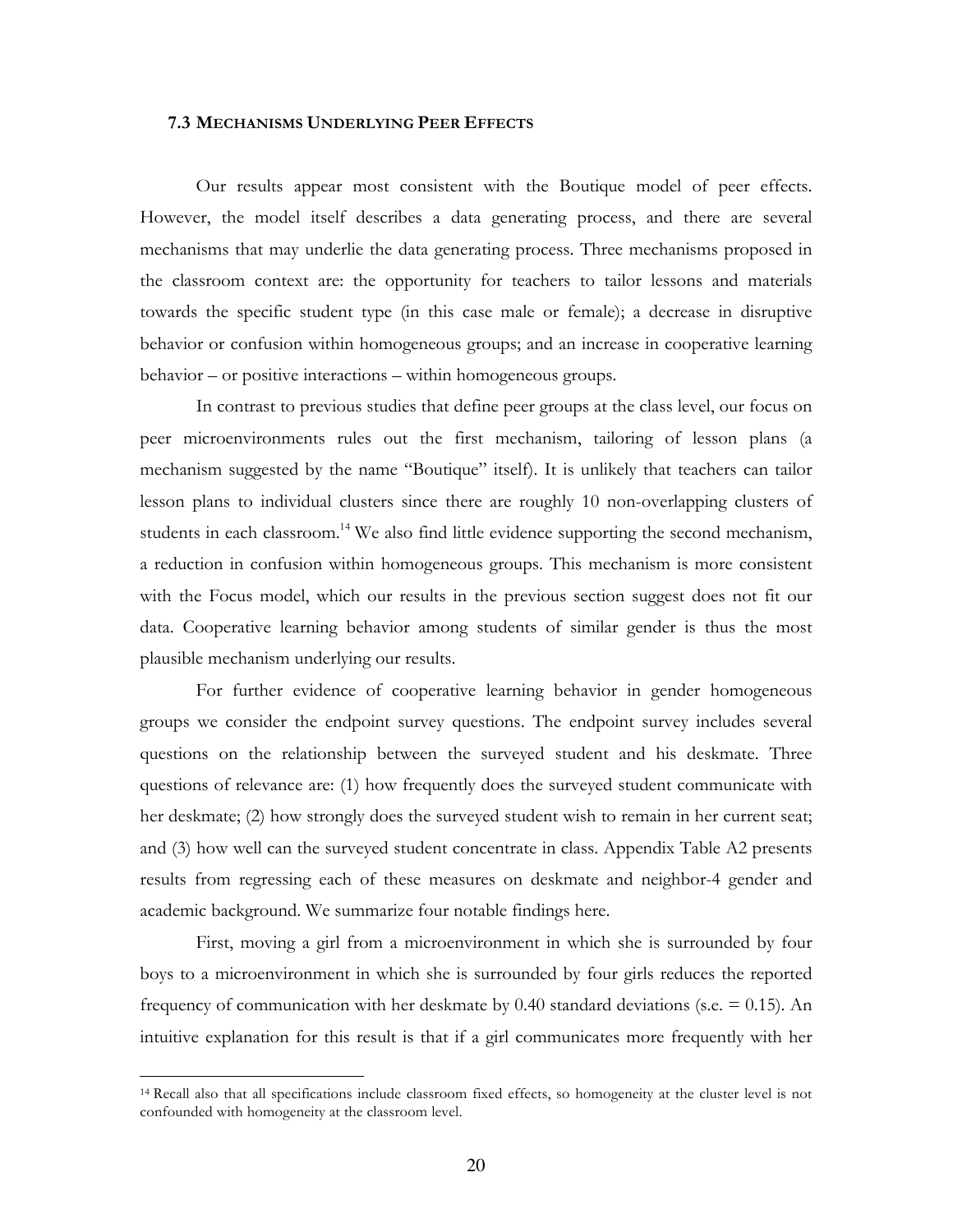neighbor-4 peers because they are female, it may crowd out communication with her deskmate. However, since the survey does not ask about communication with neighbor-4 peers, we cannot directly test this hypothesis. Second, boys communicate less frequently with female deskmates than with male deskmates  $(-0.21$  standard deviation effect, s.e. = 0.09). This result is consistent with gender homogeneity encouraging communication, though it does not explain why males do not appear to benefit from male deskmates. Third, females express a stronger desire to remain in their current seats when they have female deskmates  $(0.28$  standard deviation effect, s.e. = 0.13). This suggests that females appreciate being seated next to other females. However, there is no significant effect of neighbor-4 gender on seating satisfaction for females, so the evidence is not uniformly consistent. Finally, neither females nor males report better ability to concentrate when sitting next to or nearby girls. This further suggests that the relevant mechanism is not a reduction in disruptive behavior.

Overall the survey results offer suggestive evidence supporting the hypothesis that gender homogenous groups improve outcomes through cooperative learning behavior. There are important caveats, however: statistical power is limited; the results are not uniformly consistent; and the survey does not ask about interactions with neighbor-4 peers.

These caveats notwithstanding, cooperative learning behavior also provides a possible explanation for potential differences in the effects of deskmates and neighbor-4 peers. The overall pattern in Panels A of Tables 5 and 7 suggests that girls benefit from neighbor-4 females, boys benefit from neighbor-4 males, but neither gender benefits strongly from having a deskmate of the same gender. Communication with deskmates is difficult to avoid, but communication with neighbor-4 peers is voluntary and thus may be more dependent on the quality of peer relationships. If students of the same gender are more likely to communicate with each other (as suggested by the first two columns of Appendix Table A2), we might expect larger gains from having neighbor-4 peers of the same gender than from having deskmates of the same gender.

A final consideration is that many of the students in our study are going through puberty (their ages range from 10 to 14). They therefore may be developing an interest in the opposite sex at this juncture and may spend time trying to communicate with classmates of the opposite sex regarding nonacademic matters. If so, students in gender heterogeneous environments may not be disruptive per se, but they may spend less time discussing academic topics than students in gender homogeneous environments. This possibility would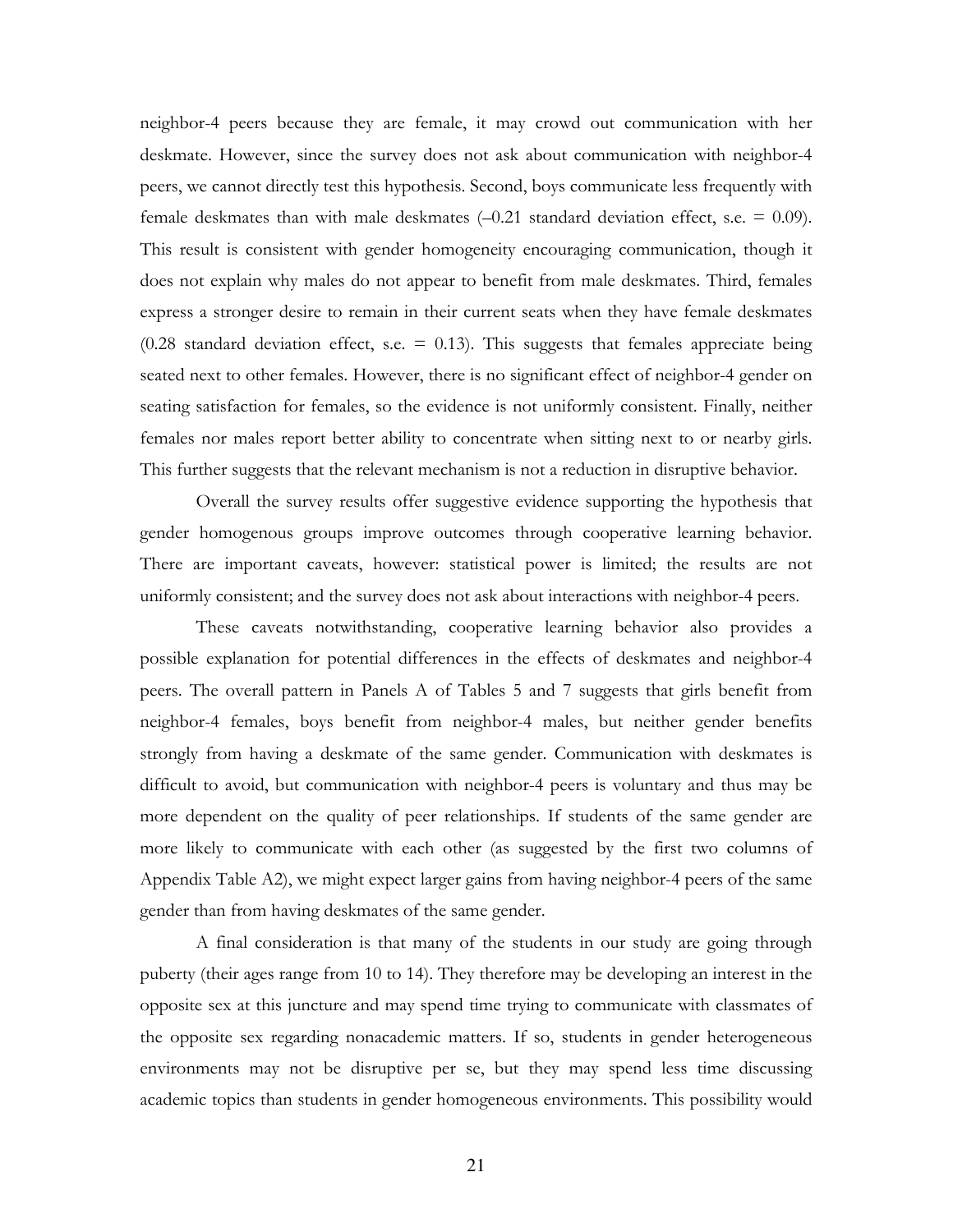represent a hybrid of a reduction in "disruptive" behavior and an increase in "cooperative" learning behavior. It is consistent with the evidence in Table 8, which suggests that girls benefit from sitting behind other girls and boys benefit from sitting in front of other boys. If boys turn around to engage in conversation with girls behind them, this could reduce the performance of the boys that are turning around and the girls that they engage. In contrast, boys seated behind girls have no opportunity to even make eye contact with the students in front of them. If this mechanism were important, it would suggest that the external validity of our results could be limited when considering students who have not yet entered puberty.

### **8. CONCLUSION**

We identify peer effects within subgroups inside classrooms by exploiting the random assignment of seats in a Chinese middle school. The results suggest that while having a female deskmate may be beneficial for both boys and girls, having more female neighbors has significant positive effects on girls but potential negative impacts on boys. The differing patterns between the deskmate results and the neighbor-4 results may be due to differences in interactions – interactions between deskmates are easier and to some degree unavoidable, while interactions with neighboring students are voluntary. The most plausible mechanism underlying our findings is the possibility of cooperative learning behavior among students of similar gender.

It is interesting to compare the results of this study to the results of classroom-level and school-level studies on gender peer effects. Whitmore (2005) finds that increasing the classroom female share by 20 percentage points increases kindergarten test scores by approximately 0.1 standard deviations. In comparison, we find that increasing the female share of neighboring students by 20 percentage points increases female test scores by approximately 0.04 standard deviations. Whitmore finds no difference in effects for males and females in kindergarten, but a large difference in effects for males and females in third grade – increasing the female share by 20 percentage points increases female test scores by 0.13 standard deviations but decreases male test scores by 0.16 standard deviations. The implied benefits of gender homogeneity in third grade are consistent with our results.

Lavy and Schlosser (2011) use Israeli data to measure the effect of the fraction female within a school grade level on peer test scores. In eighth grade (the grade closest to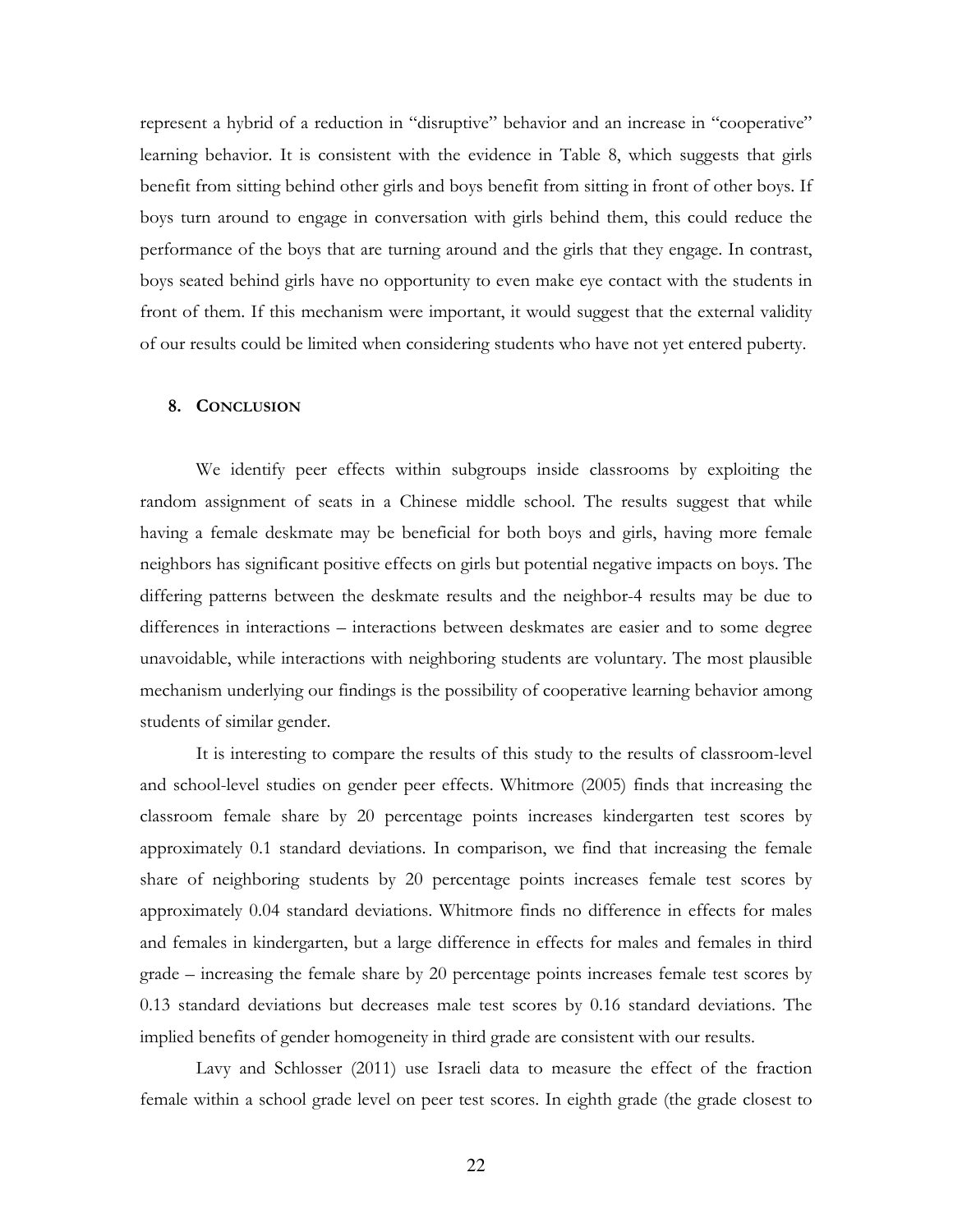our study), they find that a 20 percentage point increase in the female share increases female test scores by 0.06 to 0.08 standard deviations on average. These effects are 50% to 100% larger than our equivalent effects for neighboring female students. They find no significant effect of female share on eighth grade male test scores. However, a 20 percentage point increase in female share raises high school test scores by 0.04 to 0.05 standard deviations for both males and females. These effects are similar in magnitude to our effects (for females), but the absence of heterogeneous effects by gender is in contrast to our results.

External validity is a key issue in our study as we focus on one middle school in China. Table 1 establishes that our study's urban area resembles the typical Chinese urban area on several dimensions, but it also reveals the substantial urban-rural divide in China. We would caution against drawing specific conclusions regarding effect sizes in rural Chinese areas or at much younger ages. We are likewise hesitant to extrapolate our results to other countries. The Chinese education system is heavily structured around the classroom and includes in-class study sessions. Furthermore, students stay in the same seat throughout the day and do not switch rooms. This stands in sharp contrast to systems in the United States and the United Kingdom, where middle school students change classrooms many times throughout the day. These frequent room changes ensure that a student's classroom peers are constantly changing, likely affecting how peer relationships impact performance.

These caveats notwithstanding, our results demonstrate the potential for net test score gains from improving classroom arrangements within the Chinese context. This finding suggests a low cost way to improve test scores within a significant segment of the world's largest education system, and it underscores the potential return to further research on peer effects within sub-classroom microenvironments.

#### **REFERENCES**

- Ammermueller, Andreas, and Jörn‐Steffen Pischke. 2009. "Peer Effects in European Primary Schools: Evidence from the Progress in International Reading Literacy Study." *Journal of Labor Economics* 27(3): 315–348.
- Angrist, Joshua D., and Kevin Lang. 2004. "Does School Integration Generate Peer Effects? Evidence from Boston's Metco Program." *The American Economic Review* 94(5): 1613– 1634.

Arcidiacono, Peter, and Sean Nicholson. 2005. "Peer effects in medical school." *Journal of*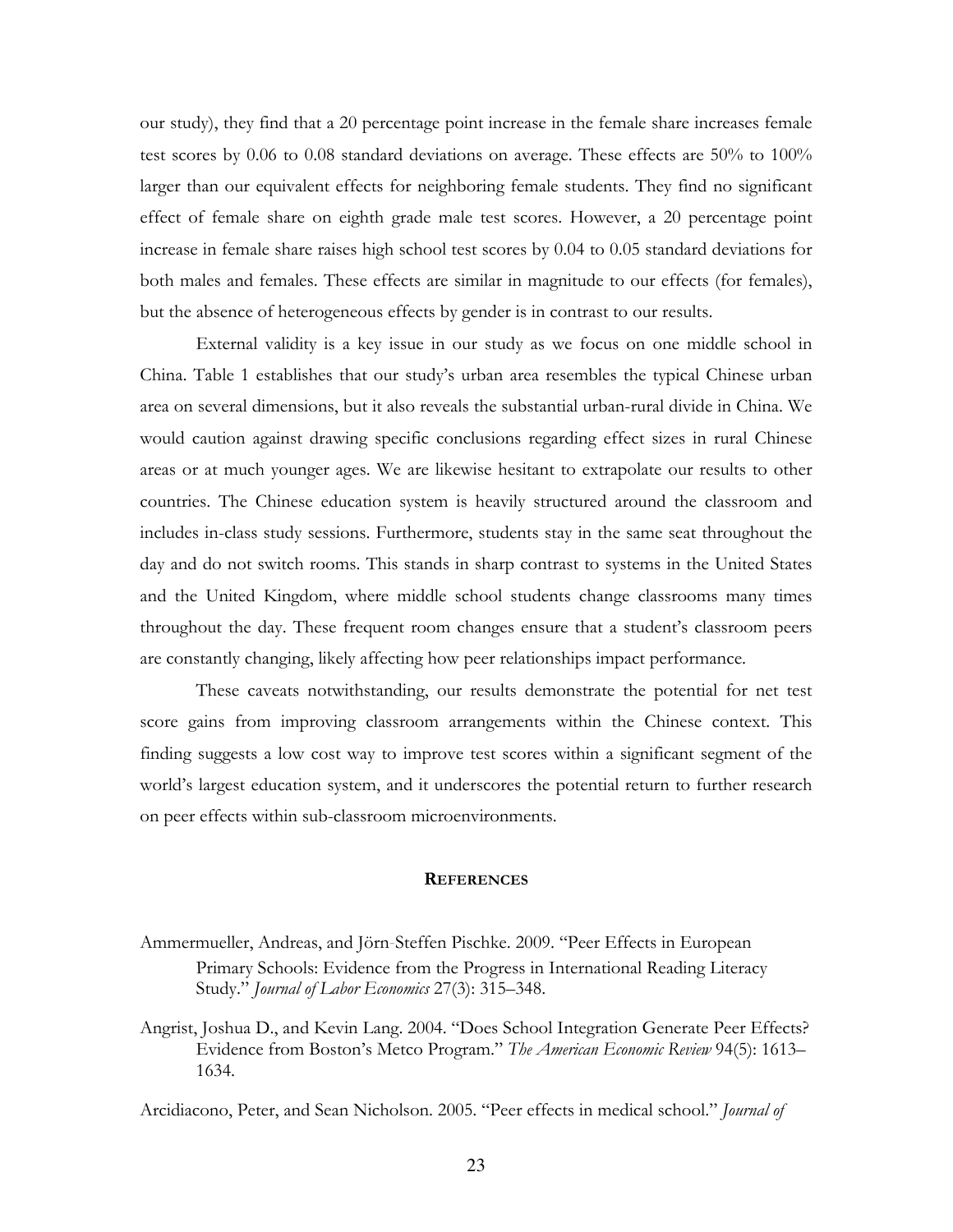*Public Economics* 89(2-3): 327–350.

- Arnott, Richard, and John Rowse. 1987. "Peer group effects and educational attainment." *Journal of Public Economics* 32(3): 287–305.
- Cameron, A. Colin, Jonah B. Gelbach, and Douglas L. Miller. 2011. "Bootstrap-Based Improvements for Inference with Clustered Errors." *Review of Economics and Statistics* 90(3): 414–427.
- Carrell, S.E., B.I. Sacerdote, and J.E. West. 2011. "From Natural Variation to Optimal Policy? The Lucas Critique Meets Peer Effects." *NBER Working Paper*.
- Epple, Dennis, and Richard Romano. 2011. "Peer effects in education: A survey of the theory and evidence." *Handbook of Social Economics* 1(11): 1053–1163.
- Epple, Dennis, Richard Romano, and Holger Sieg. 2002. "On the Demographic Composition of Colleges and Universities in Market Equilibrium." *The American Economic Review* 92(2): 310–314.
- ———. 2003. "Peer effects, financial aid and selection of students into colleges and universities: an empirical analysis." *Journal of Applied Econometrics* 18(5): 501–525.
- Figlio, David N. 2007. "Boys Named Sue: Disruptive Children and Their Peers." *Education Finance and Policy* 2(4): 376–394.
- Gould, Eric D, Victor Lavy, and M. Daniele Paserman. 2009. "Does Immigration Affect the Long‐Term Educational Outcomes of Natives? Quasi‐Experimental Evidence." *The Economic Journal* 119(540): 1243–1269.
- Guryan, Jonathan, Kory Kroft, and Matthew J. Notowidigdo. 2009. "Peer Effects in the Workplace: Evidence from Random Groupings in Professional Golf Tournaments." *American Economic Journal: Applied Economics* 1(4): 34–68.
- Hanushek, Eric A et al. 2003. "Does peer ability affect student achievement?" *Journal of Applied Econometrics* 18(5): 527–544.
- Hoxby, C.M., and G. Weingarth. 2006. "Taking race out of the equation: School reassignment and the structure of peer effects."
- Hoxby, Caroline M. 2002. "How Does the Makeup of a Classroom Influence Achievement?" *Education Next* 2(2): 56–63.
- Lavy, Victor, and Analía Schlosser. 2011. "Mechanisms and Impacts of Gender Peer Effects at School." *American Economic Journal: Applied Economics* 3(2): 1–33.
- Lazear, Edward P. 2001. "Educational Production." *The Quarterly Journal of Economics* 116(3): 777–803.
- Lyle, David. 2007. "Estimating and Interpreting Peer and Role Model Effects from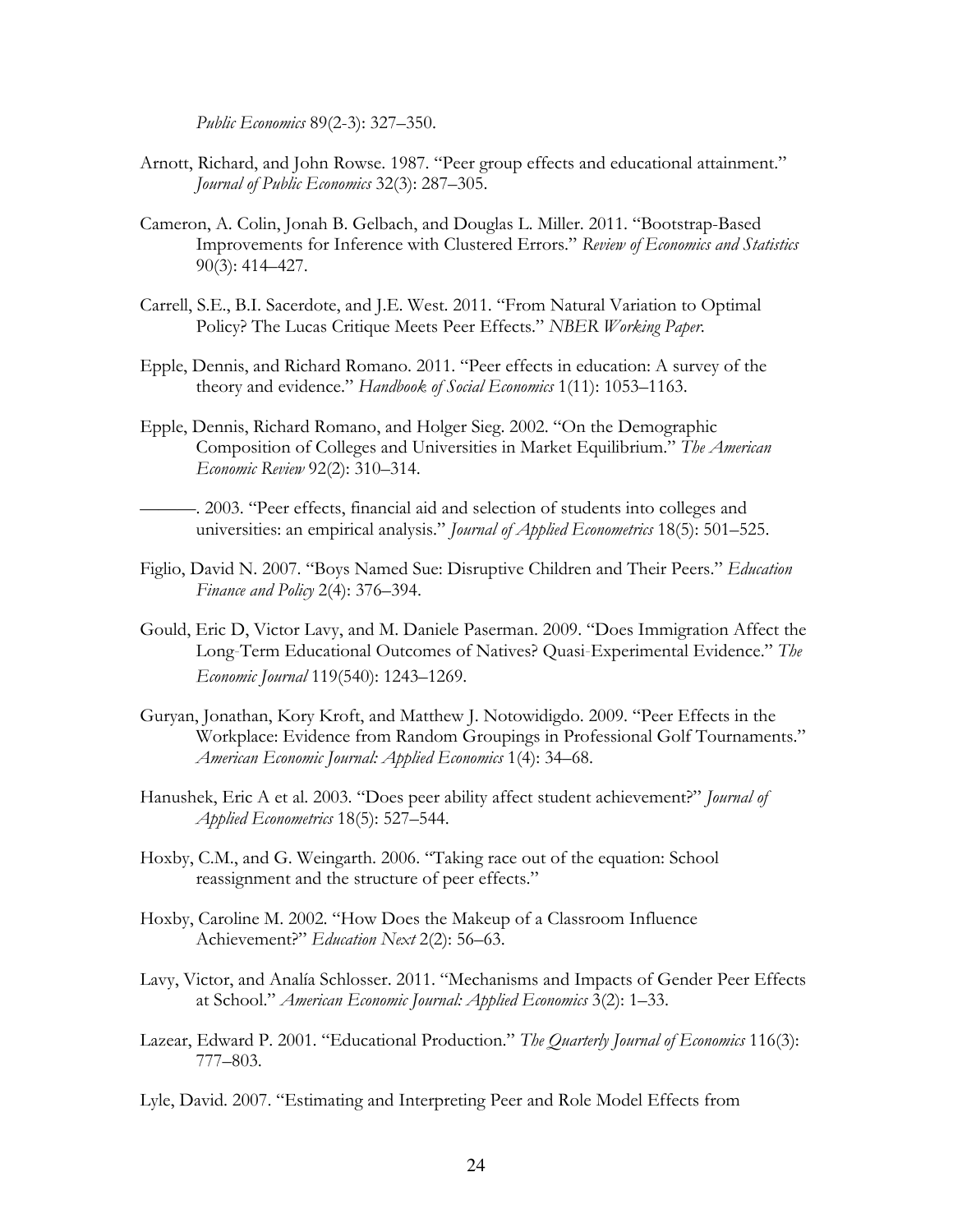Randomly Assigned Social Groups at West Point." *Review of Economics and Statistics* 89(2): 289–299.

- Mael, Fred et al. 2005. *Single-Sex Versus Coeducational Schooling: A Systematic Review.* Jessup, MD: US Department of Education.
- Manski, Charles F. 1993. "Identification of Endogenous Social Effects: The Reflection Problem." *The Review of Economic Studies* 60(3): 531–542.
- Morse, S. 1998. *Separated by Sex: A Critical Look at Single-Sex Education for Girls*. Washington, DC: Amer Assn of Univ Women.
- Rosenbaum, Paul R. 2007. "Interference Between Units in Randomized Experiments." *Journal of the American Statistical Association* 102: 191–200.
- Sacerdote, Bruce. 2001. "Peer Effects with Random Assignment: Results for Dartmouth Roommates." *The Quarterly Journal of Economics* 116(2): 681–704.
- Whitmore, Diane. 2005. "Resource and Peer Impacts on Girls' Academic Achievement: Evidence from a Randomized Experiment." *The American Economic Review* 95(2): 199– 203.
- Zimmerman, David J. 2003. "Peer Effects in Academic Outcomes: Evidence from a Natural Experiment." *Review of Economics and Statistics* 85(1): 9–23.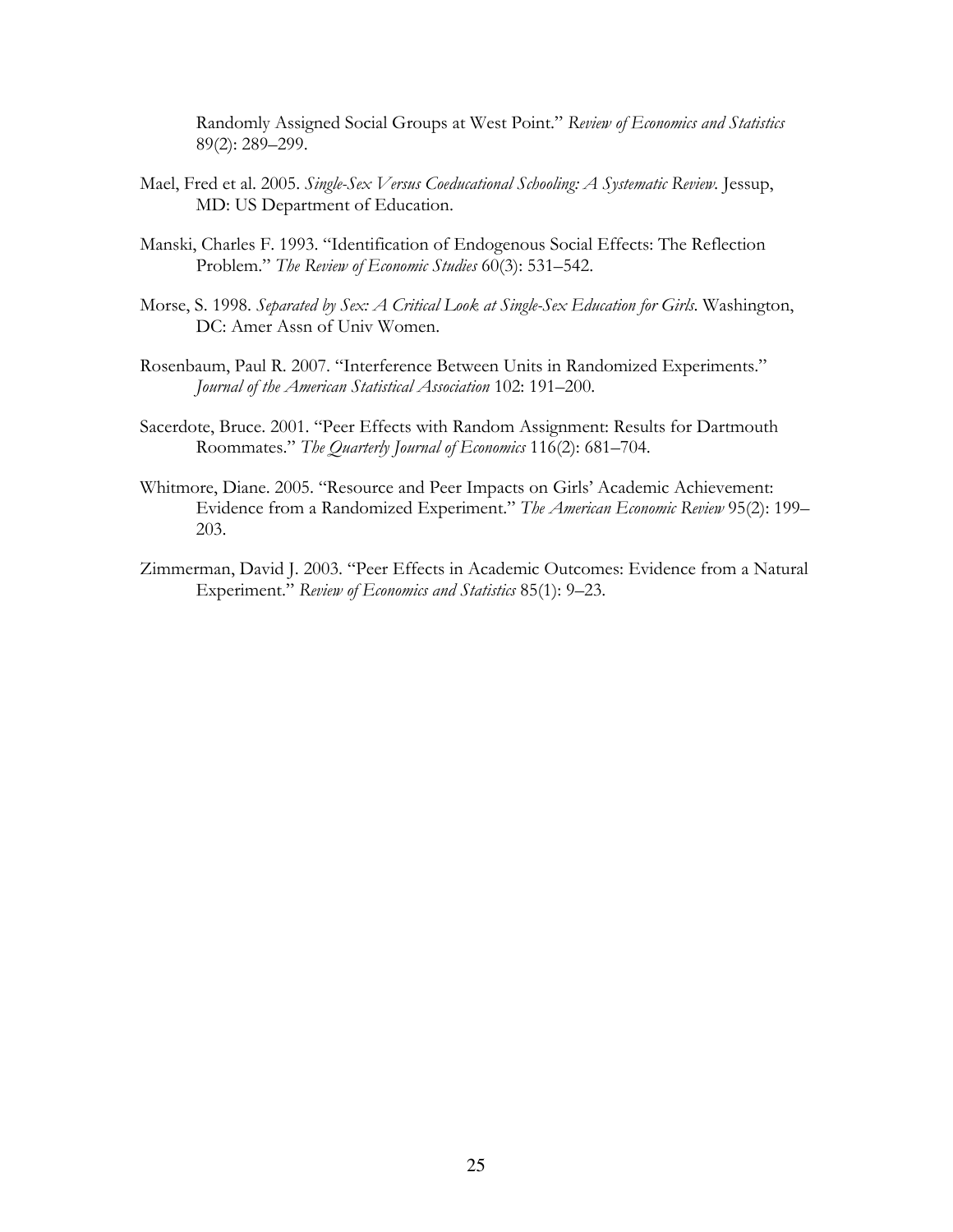

Figure 1: Arrangement of a typical classroom

Figure 2: Study timeline

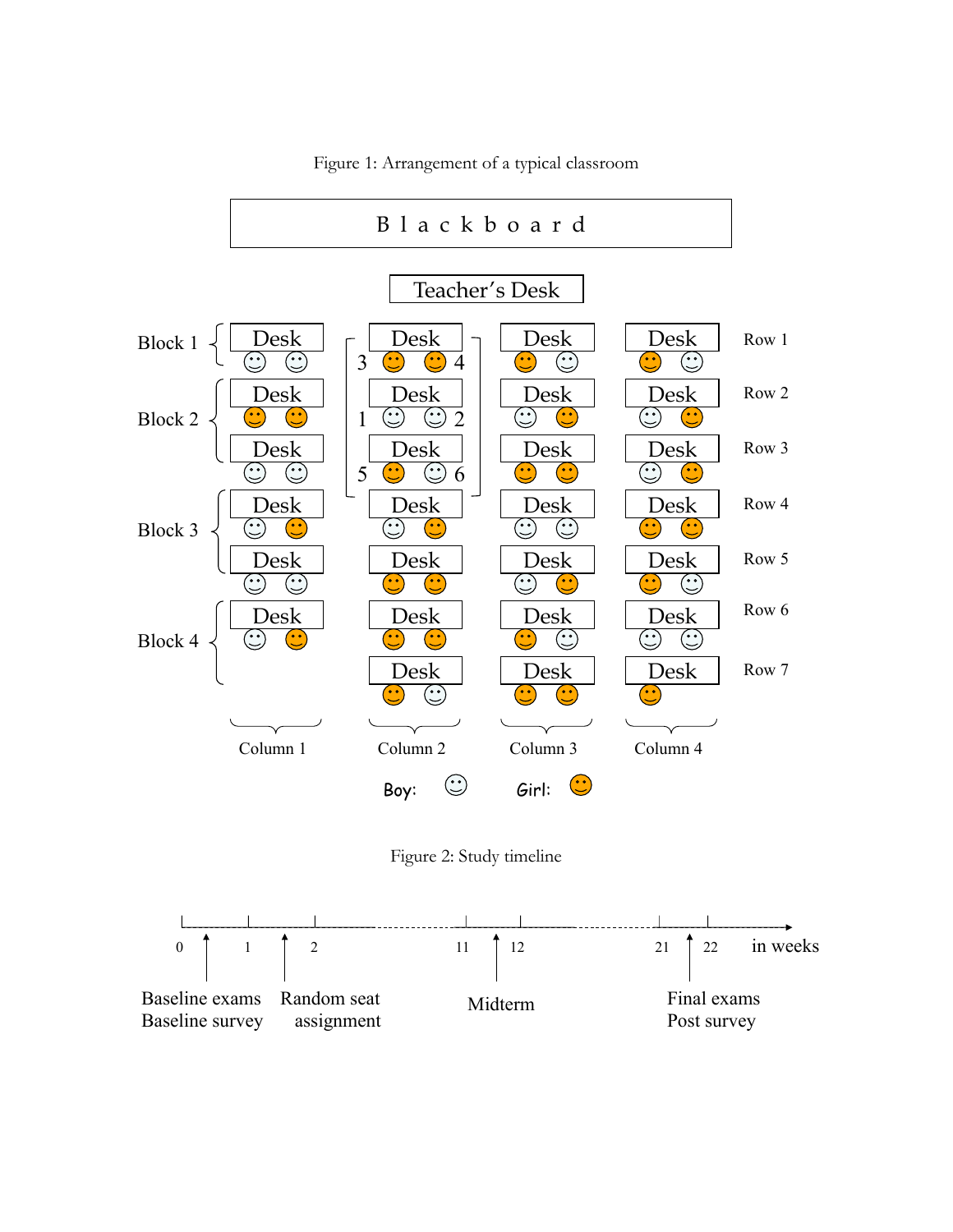

*Notes:* The solid (dashed) line represents a kernel density plot of standardized baseline test scores for girls (boys) in our sample. Test scores are normalized to have an overall mean of 0 and standard

deviation of 1.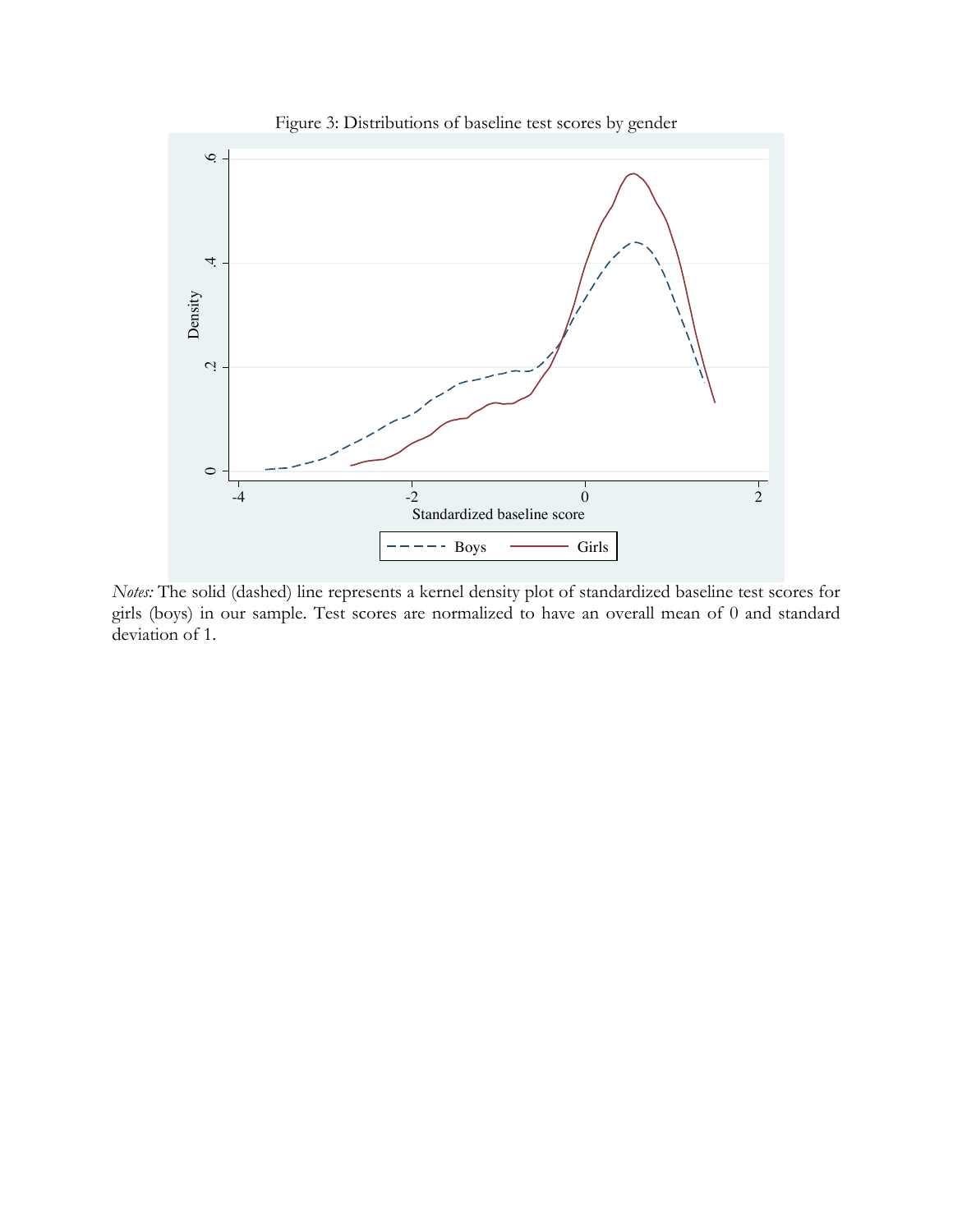| Variable                 |        | All Urban Study Urban | All Areas | Study Area |
|--------------------------|--------|-----------------------|-----------|------------|
|                          |        |                       |           |            |
| Years of Education       | 10.2   | 10.3                  | 8.8       | 8.8        |
|                          | (2.8)  | (2.6)                 | (2.8)     | (2.4)      |
| Education $\geq$ 9 years | 0.87   | $0.91*$               | 0.72      | $0.75*$    |
|                          | (0.33) | (0.28)                | (0.45)    | (0.44)     |
| HH size                  | 4.0    | 4.0                   | 4.2       | 4.3        |
|                          | (1.5)  | (1.4)                 | (1.5)     | (1.4)      |
| Running water available  | 0.77   | 0.75                  | 0.40      | 0.42       |
|                          | (0.42) | (0.44)                | (0.49)    | (0.49)     |
| Toilet available         | 0.74   | 0.63                  | 0.70      | $0.76*$    |
|                          | (0.44) | (0.49)                | (0.46)    | (0.43)     |
| Households               | 16,864 | 51                    | 53,300    | 186        |

Table 1: Comparisons Between Study Areas and All Areas

*Notes*: Standard deviations in parentheses. \* denotes statistically different than All Urban/All Areas average at 5% level. Data come from a 0.1% sample of the 2000 Chinese Census.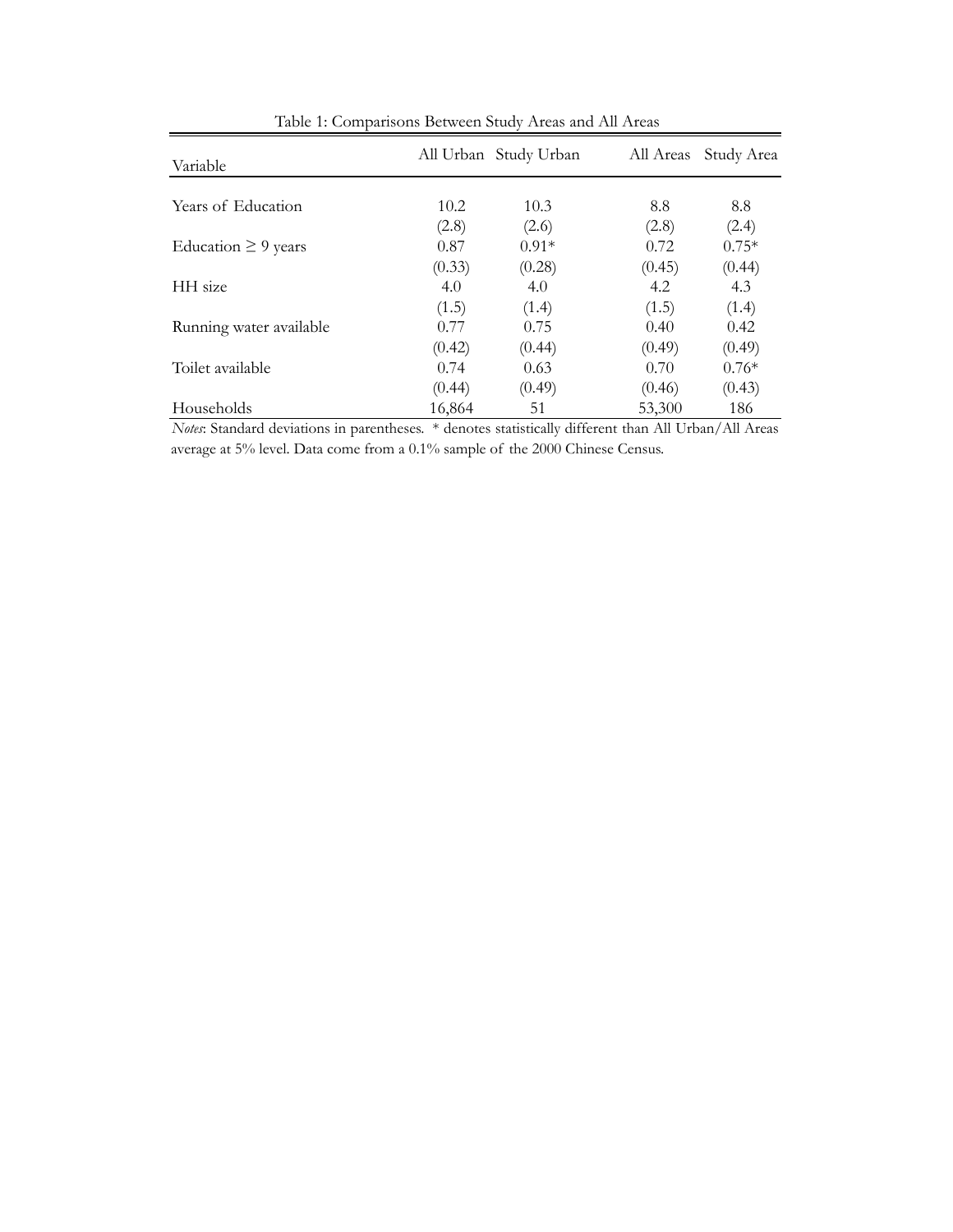| Table 2: Summary Statistics                         |              |          |              |                  |                |  |  |
|-----------------------------------------------------|--------------|----------|--------------|------------------|----------------|--|--|
| Variable                                            | Observations | Mean     | Std. Dev.    | Min              | Max            |  |  |
| Panel A: Baseline characteristics                   |              |          |              |                  |                |  |  |
| Female                                              | 682          | 0.43     | 0.5          | $\Omega$         | $\mathbf{1}$   |  |  |
| Baseline test score                                 | 680          | 0.00     | 1.00         | $-3.69$          | 1.50           |  |  |
| "Favored" student                                   | 682          | 0.09     | 0.29         | $\Omega$         | $\mathbf{1}$   |  |  |
| Body height (cm)                                    | 682          | 156.43   | 6.71         | 135              | 180            |  |  |
| Age (years)                                         | 655          | 12.47    | 0.55         | 10.17            | 14.75          |  |  |
| <b>Birth Order</b>                                  | 680          | 1.42     | 0.75         | $\mathbf{1}$     | $\overline{7}$ |  |  |
| Father's education                                  | 650          | 11.65    | 3.04         | 3                | 19             |  |  |
| Mother's education                                  | 647          | 10.84    | 3.07         | 3                | 19             |  |  |
| Interest in Chinese (pre)                           | 643          | 4.02     | 0.81         | $\mathbf{1}$     | 5              |  |  |
| Interest in English (pre)                           | 638          | 3.93     | 1.05         | $\mathbf{1}$     | 5              |  |  |
| Interest in Math (pre)                              | 643          | 4.05     | 0.85         | $\mathbf{1}$     | 5              |  |  |
| Panel B: Post experiment characteristics            |              |          |              |                  |                |  |  |
| Midterm score                                       | 675          | 0.00     | 1.01         | $-3.12$          | 1.57           |  |  |
| Final score                                         | 677          | 0.01     | 1.01         | $-2.83$          | 1.66           |  |  |
| Effects of deskmate on student i's<br>study         | 663          | 3.33     | 1.04         | $\mathbf{1}$     | 5              |  |  |
| Effects of student <i>i</i> on deskmate's<br>study  | 661          | 3.48     | 0.86         | $\mathbf{1}$     | 5              |  |  |
| Relations with deskmate                             | 661          | 3.74     | 1.13         | 1                | 5              |  |  |
| Desire to change seats                              | 669          | 3.34     | 1.34         | $\mathbf{1}$     | 5              |  |  |
| Panel C: Characteristics of peers                   |              |          |              |                  |                |  |  |
| Female deskmate                                     | 672          | 0.44     | 0.5          | $\Omega$         | $\mathbf{1}$   |  |  |
| % females in surrounding 4<br>students              | 682          | 0.44     | 0.27         | $\theta$         | $\mathbf{1}$   |  |  |
| % females in surrounding 5<br>students              | 682          | 0.44     | 0.24         | $\boldsymbol{0}$ | $\mathbf{1}$   |  |  |
| Baseline score of deskmate                          | 670          | 0.001    | $\mathbf{1}$ | $-3.69$          | 1.5            |  |  |
| Average baseline score of<br>surrounding 4 students | 682          | $-0.001$ | 0.57         | $-2.33$          | 1.31           |  |  |
| Average baseline score of<br>surrounding 5 students | 682          | $\theta$ | 0.5          | $-1.97$          | 1.31           |  |  |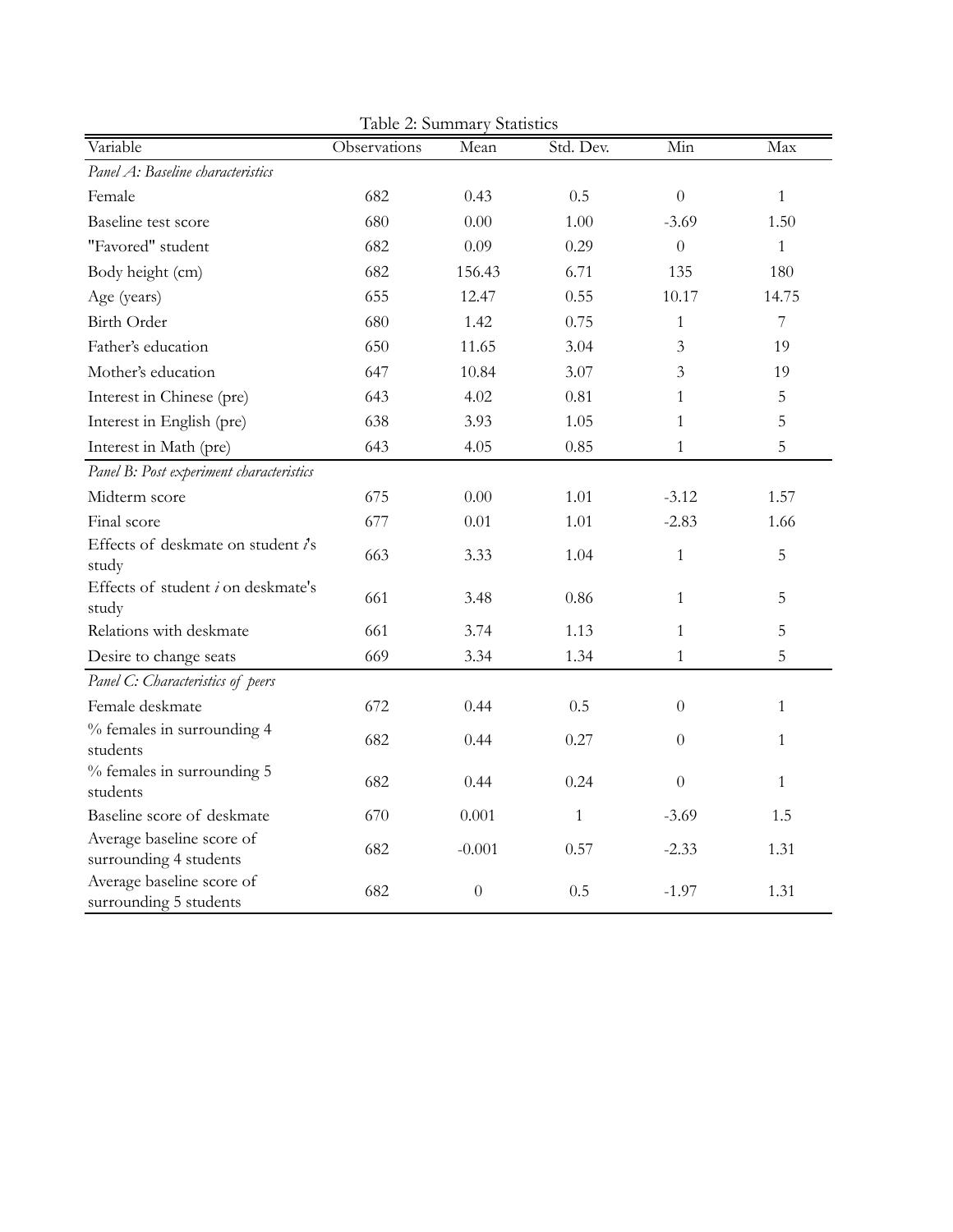| Peer measure                       | Deskmate         | Neighbor-4       | Neighbor-5           | Deskmate         | Neighbor-4       | Neighbor-5           |
|------------------------------------|------------------|------------------|----------------------|------------------|------------------|----------------------|
| (independent variable):            | female           | female share     | female share         | score            | avg score        | avg score            |
| Baseline characteristic (dependent |                  |                  |                      |                  |                  |                      |
| variable):                         |                  |                  |                      |                  |                  |                      |
| Female                             | 0.011            | $-0.103$         | $-0.102$             | $-0.003$         | 0.023            | 0.023                |
|                                    | (0.028)          | (0.068)          | (0.085)              | (0.006)          | (0.018)          | (0.021)              |
|                                    | 0.700            | 0.315            | 0.263                | 0.626            | 0.227            | 0.306                |
| Baseline test score                | 0.038            | 0.086            | 0.166                | 0.020            | $-0.118$         | $-0.135$             |
|                                    | (0.038)          | (0.095)          | (0.130)              | (0.018)          | (0.084)          | (0.117)              |
|                                    | 0.557            | 0.391            | 0.235                | 0.302            | 0.185            | 0.290                |
| Height (cm)                        | 0.166            | 0.487            | 0.772                | $-0.079$         | 0.155            | 0.119                |
|                                    | (0.195)          | (0.675)          | (0.744)              | (0.103)          | (0.236)          | (0.276)              |
|                                    | 0.656            | 0.497            | 0.328                | 0.474            | 0.539            | 0.679                |
| Age (years)                        | $-0.069$         | 0.022            | $-0.071$             | $-0.018$         | 0.033            | 0.008                |
|                                    | (0.029)          | (0.098)          | (0.115)              | (0.027)          | (0.041)          | (0.041)              |
|                                    | 0.038            | 0.824            | 0.557                | 0.520            | 0.448            | 0.855                |
| Birth Order                        | $-0.124$         | $-0.102$         | $-0.258$             | 0.002            | $-0.123$         | $-0.130$             |
|                                    | (0.057)          | (0.139)          | (0.135)              | (0.032)          | (0.063)          | (0.071)              |
|                                    | 0.049            | 0.486            | 0.085                | 0.956            | 0.074            | 0.109                |
| Father's education                 | 0.164            | 0.398            | 0.743                | $-0.139$         | 0.179            | 0.027                |
|                                    | (0.321)          | (0.609)          | (0.646)              | (0.144)          | (0.210)          | (0.328)              |
|                                    | 0.799            | 0.537            | 0.280                | 0.351            | 0.412            | 0.938                |
| Mother's education                 | $-0.059$         | 0.658            | 0.671                | $-0.040$         | $-0.140$         | $-0.170$             |
|                                    | (0.206)          | (0.328)          | (0.313)              | (0.085)          | (0.281)          | (0.329)              |
|                                    | 0.778            | 0.076            | 0.062                | 0.652            | 0.629            | 0.625                |
| Interest in Chinese (pre)          | 0.056            | 0.022            | 0.071                | $-0.060$         | 0.063            | $-0.013$             |
|                                    | (0.068)          | (0.153)          | (0.131)              | (0.032)          | (0.046)          | (0.047)              |
|                                    | 0.461            | 0.889            | 0.616                | 0.089            | 0.209            | 0.788                |
| Interest in English (pre)          | 0.126            | $-0.133$         | 0.008                | $-0.046$         | $-0.035$         | $-0.095$             |
|                                    | (0.068)          | (0.152)          | (0.160)              | (0.033)          | (0.062)          | (0.065)              |
|                                    | 0.113            | 0.407            | 0.956                | 0.199            | 0.611            | 0.171                |
| Interest in Math (pre)             | $-0.065$         | $-0.075$         | $-0.162$             | $-0.007$         | 0.011            | $-0.005$             |
|                                    |                  |                  |                      |                  |                  |                      |
|                                    | (0.045)<br>0.162 | (0.119)<br>0.544 | (0.125)<br>0.225     | (0.021)<br>0.747 | (0.093)<br>0.916 | (0.104)<br>0.964     |
|                                    |                  |                  |                      |                  |                  |                      |
| Missing Any Covariate Values       | 0.009            | $-0.023$         | $-0.020$             | 0.011            | $-0.016$         | $-0.002$             |
|                                    | (0.035)<br>0.867 | (0.050)<br>0.655 | (0.072)<br>$0.790\,$ | (0.016)<br>0.505 | (0.044)<br>0.722 | (0.040)<br>$0.966\,$ |
|                                    |                  |                  |                      |                  |                  |                      |

Table 3: Relationships Between Peer Measures and Baseline Characteristics

*Notes*: Each cell represents a separate regression. The cell in row *i* and column *j* reports the results from a regression of the dependent variable in row *i* on the peer measure in column *j*. "Favored" students with non-random seat assignments are excluded. All regressions control for gender and baseline test score of other students in the same randomization block. Parentheses contain standard errors clustered by classroom. Permutation-based p-values are reported in italics.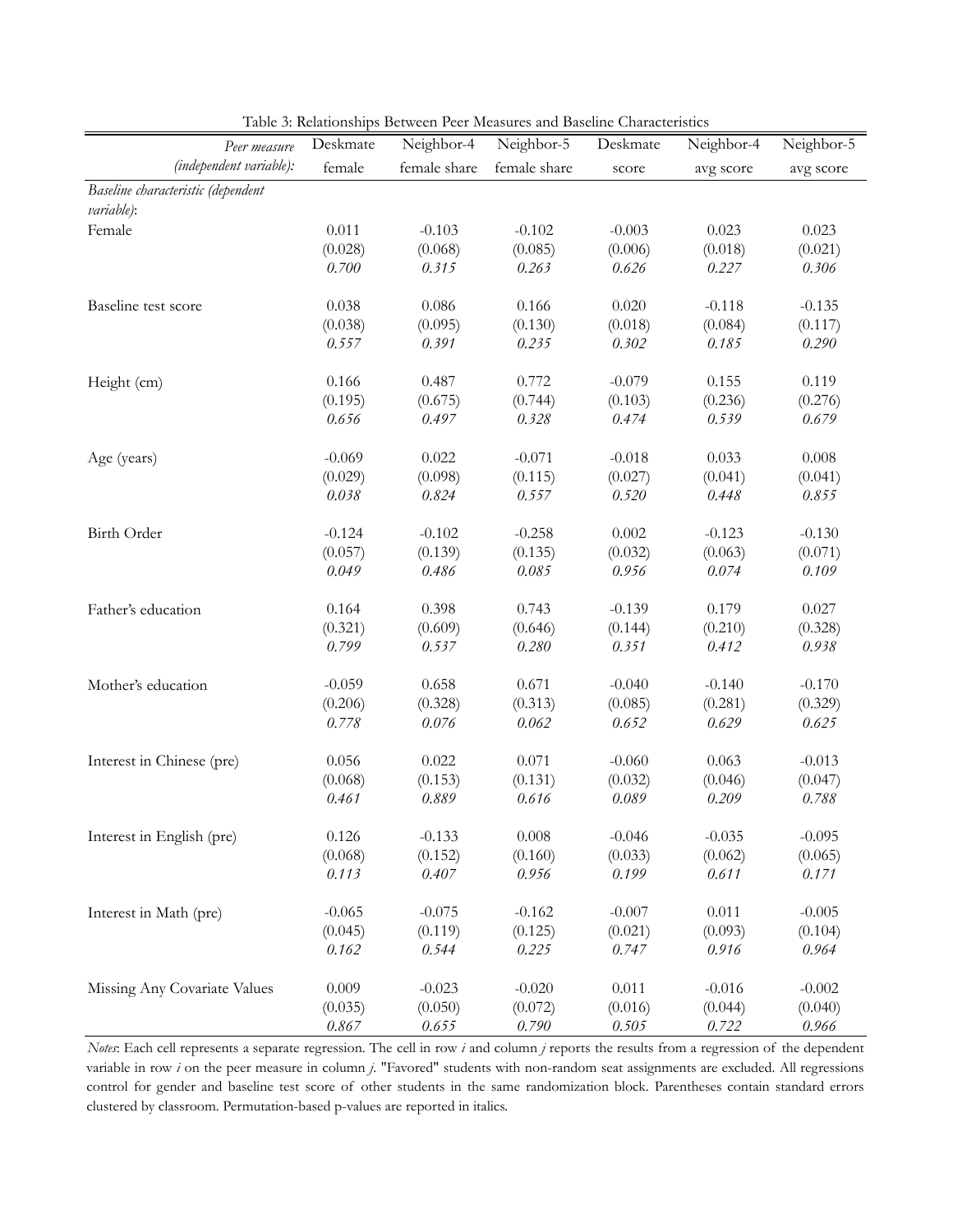| Dependent variable:                    | Exam Score (Midterm + Final) |         |         |         |         |  |
|----------------------------------------|------------------------------|---------|---------|---------|---------|--|
|                                        | (1)                          | (2)     | (3)     | (4)     | (5)     |  |
| Peer measures (independent variables): |                              |         |         |         |         |  |
| Female deskmate                        | 0.070                        |         | 0.071   |         | 0.065   |  |
|                                        | (0.027)                      |         | (0.027) |         | (0.028) |  |
|                                        | 0.024                        |         | 0.023   |         | 0.039   |  |
| Baseline score of deskmate             |                              | 0.018   |         | 0.019   | 0.012   |  |
|                                        |                              | (0.018) |         | (0.019) | (0.019) |  |
|                                        |                              | 0.344   |         | 0.343   | 0.548   |  |
| Share female in Neighbor-4             |                              |         | 0.034   |         | 0.018   |  |
|                                        |                              |         | (0.085) |         | (0.082) |  |
|                                        |                              |         | 0.702   |         | 0.840   |  |
| Avg baseline score of Neighbor-4       |                              |         |         | 0.039   | 0.034   |  |
|                                        |                              |         |         | (0.030) | (0.031) |  |
|                                        |                              |         |         | 0.219   | 0.299   |  |
| Observations                           | 532                          | 532     | 532     | 532     | 532     |  |

Table 4: Effects of Peer Gender and Baseline Score on Test Scores

*Notes:* Each column represents a separate regression of the dependent variable on one or more of the listed peer measures. "Favored" students with non-random seat assignments are excluded from the sample. All regressions control for gender, baseline test score, proximity of "favored" students, height, age, birth order, parental education, and baseline interest in Chinese, English, and math. Parentheses contain standard errors clustered by classroom. Permutation-based pvalues are reported in italics.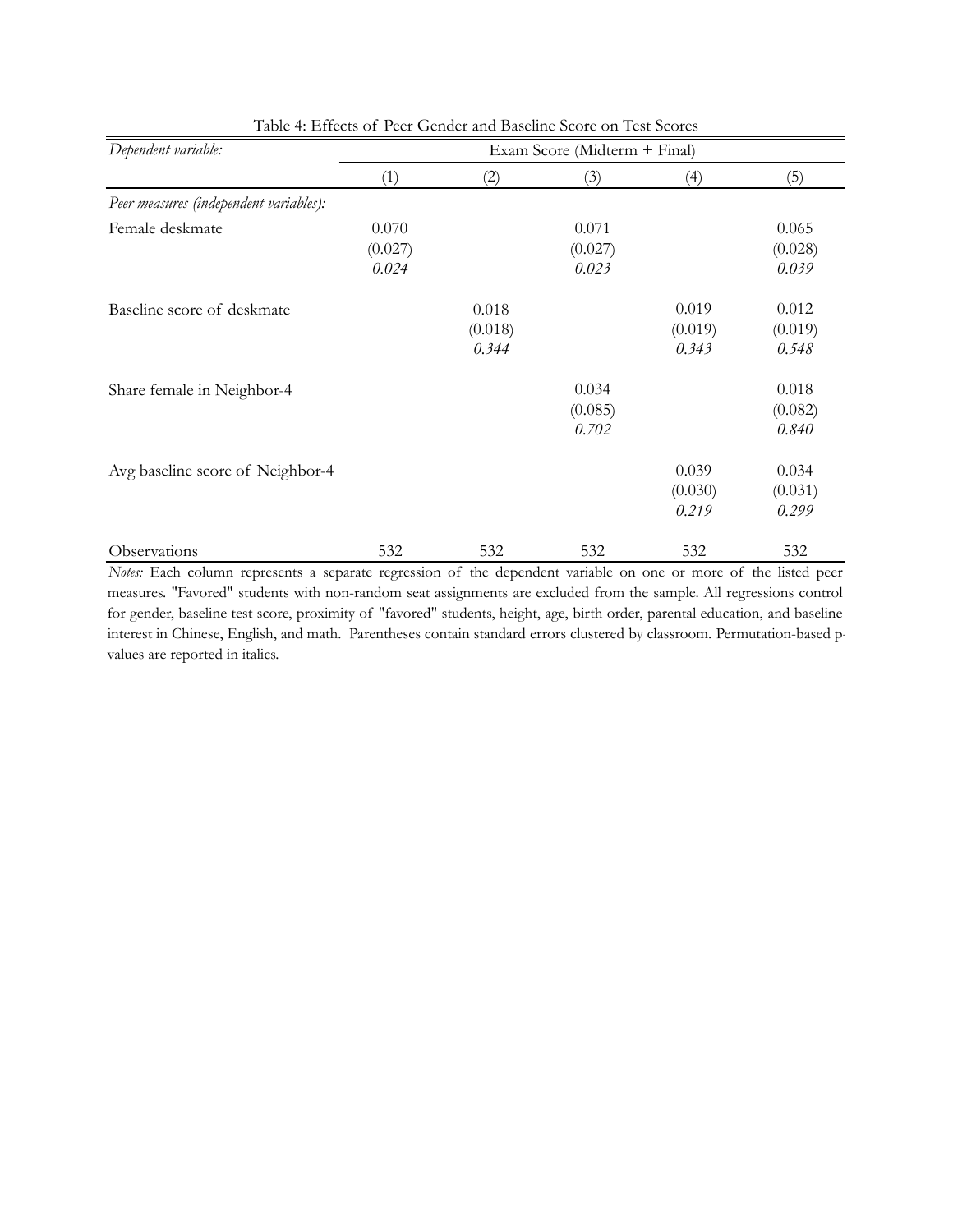| Dependent variable:                                        | Exam Score (Midterm + Final) |          |             |  |
|------------------------------------------------------------|------------------------------|----------|-------------|--|
|                                                            | (1)                          | (2)      | (3)         |  |
|                                                            |                              |          | Female/Male |  |
| Sample:                                                    | Female                       | Male     | Coefficient |  |
|                                                            |                              |          | Difference  |  |
| Panel A: Regressions with deskmate and Neighbor-4 measures |                              |          |             |  |
| Peer measures (independent variables):                     |                              |          |             |  |
| Female deskmate                                            | 0.029                        | 0.061    | $-0.032$    |  |
|                                                            | (0.042)                      | (0.053)  | (0.059)     |  |
|                                                            | 0.514                        | 0.286    | 0.651       |  |
| Baseline score of deskmate                                 | 0.034                        | 0.005    | 0.029       |  |
|                                                            | (0.016)                      | (0.035)  | (0.040)     |  |
|                                                            | 0.057                        | 0.889    | 0.460       |  |
| Share female in Neighbor-4                                 | 0.182                        | $-0.152$ | 0.334       |  |
|                                                            | (0.073)                      | (0.114)  | (0.128)     |  |
|                                                            | 0.033                        | 0.221    | 0.027       |  |
| Avg baseline score of Neighbor-4                           | $-0.023$                     | 0.089    | $-0.112$    |  |
|                                                            | (0.061)                      | (0.063)  | (0.105)     |  |
|                                                            | 0.711                        | 0.203    | 0.228       |  |
| Panel B: Regressions with Neighbor-5 measures              |                              |          |             |  |
| Peer measures (independent variables):                     |                              |          |             |  |
| Share female in Neighbor-5                                 | 0.211                        | $-0.121$ | 0.332       |  |
|                                                            | (0.076)                      | (0.139)  | (0.132)     |  |
|                                                            | 0.021                        | 0.408    | 0.057       |  |
| Avg baseline score of Neighbor-5                           | 0.012                        | 0.101    | $-0.089$    |  |
|                                                            | (0.060)                      | (0.084)  | (0.120)     |  |
|                                                            | 0.838                        | 0.260    | 0.406       |  |
| Observations                                               | 245                          | 287      |             |  |

Table 5: Effects of Peer Gender and Baseline Score on Test Scores for Females and Males

*Notes*: Within each panel, each column represents a separate regression of the dependent variable on the peer measures listed in that panel. "Favored" students with non-random seat assignments are excluded from all samples. All regressions control for baseline test score, proximity of "favored" students, height, age, birth order, parental education, and baseline interest in Chinese, English, and math. Parentheses contain standard errors clustered by classroom. Standard errors for the difference in female and male coefficients come from a pooled regression in which every regressor is interacted with a female indicator. Permutation-based p-values are reported in italics.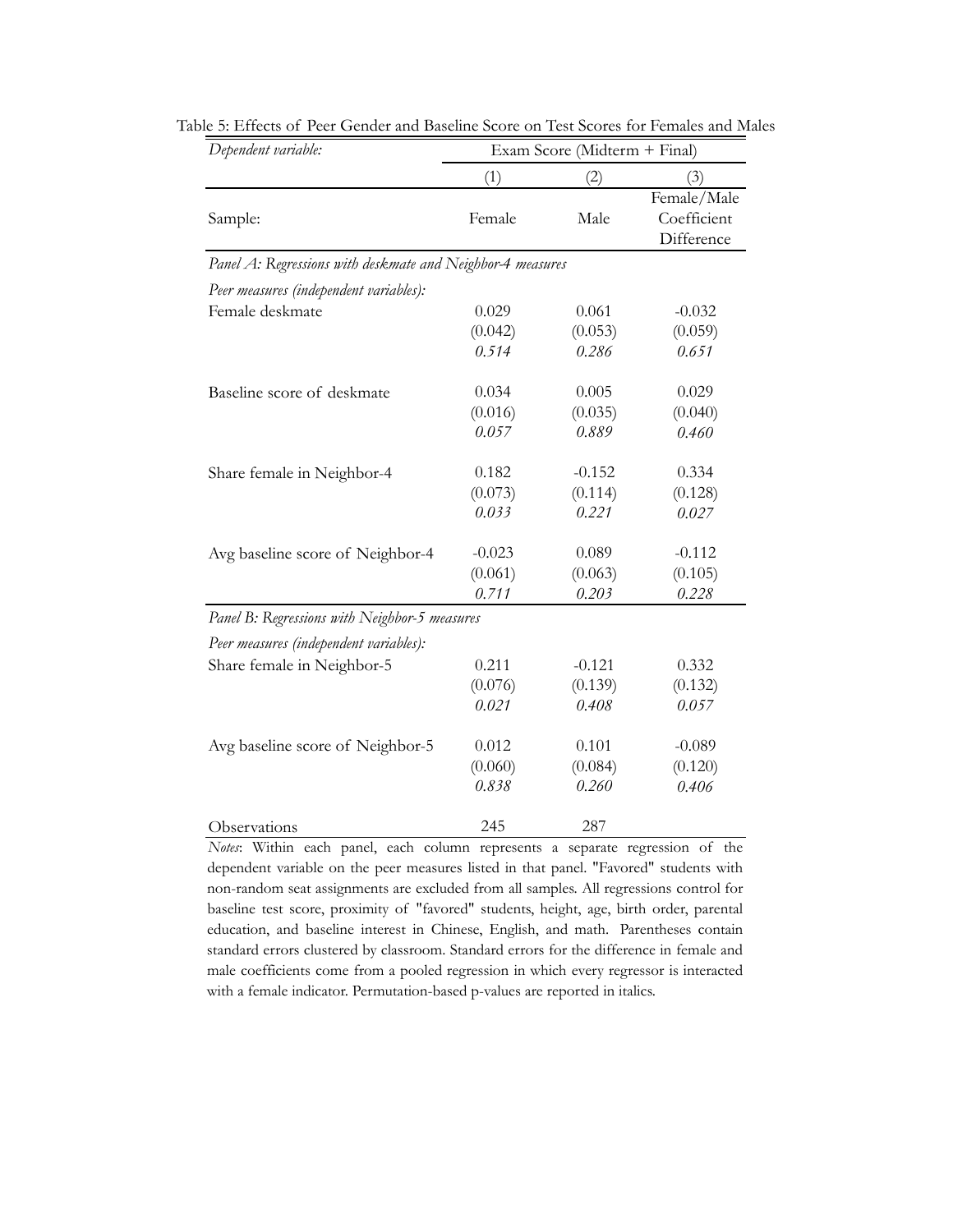| Dependent variable:                                        | Exam Score (Midterm + Final) |                                     |                                       |  |
|------------------------------------------------------------|------------------------------|-------------------------------------|---------------------------------------|--|
|                                                            | (1)                          | (2)                                 | (3)                                   |  |
| Sample:                                                    | Score                        | High Baseline Low Baseline<br>Score | High/Low<br>Coefficient<br>Difference |  |
| Panel A: Regressions with deskmate and Neighbor-4 measures |                              |                                     |                                       |  |
| Peer measures (independent variables):                     |                              |                                     |                                       |  |
| Female deskmate                                            | 0.025<br>(0.043)<br>0.578    | 0.104<br>(0.048)<br>0.057           | $-0.079$<br>(0.074)<br>0.245          |  |
| Baseline score of deskmate                                 | 0.001<br>(0.022)<br>0.965    | 0.016<br>(0.025)<br>0.542           | $-0.015$<br>(0.027)<br>0.660          |  |
| Share female in Neighbor-4                                 | 0.031<br>(0.053)<br>0.576    | $-0.114$<br>(0.141)<br>0.457        | 0.145<br>(0.128)<br>0.362             |  |
| Avg baseline score of Neighbor-4                           | 0.020<br>(0.032)<br>0.548    | 0.065<br>(0.063)<br>0.337           | $-0.045$<br>(0.066)<br>0.540          |  |
| Panel B: Regressions with Neighbor-5 measures              |                              |                                     |                                       |  |
| Peer measures (independent variables):                     |                              |                                     |                                       |  |
| Share female in Neighbor-5                                 | 0.045<br>(0.082)<br>0.604    | $-0.026$<br>(0.152)<br>0.870        | 0.071<br>(0.144)<br>0.691             |  |
| Avg baseline score of Neighbor-5                           | 0.032<br>(0.042)<br>0.470    | 0.071<br>(0.072)<br>0.358           | $-0.039$<br>(0.079)<br>0.653          |  |
| Observations                                               | 267                          | 265                                 |                                       |  |

Table 6: Effects of Peer Gender and Baseline Score on Test Scores for High- and Low-Scoring Students

*Notes:* Within each panel, each column represents a separate regression of the dependent variable on the peer measures listed in that panel. "Favored" students with non-random seat assignments are excluded from all samples. All regressions control for gender, baseline test score, proximity of "favored" students, height, age, birth order, parental education, and baseline interest in Chinese, English, and math. Parentheses contain standard errors clustered by classroom. Standard errors for the difference in lowand high-score student coefficients come from a pooled regression in which every regressor is interacted with a high-baseline score indicator. Permutation-based p-values are reported in italics.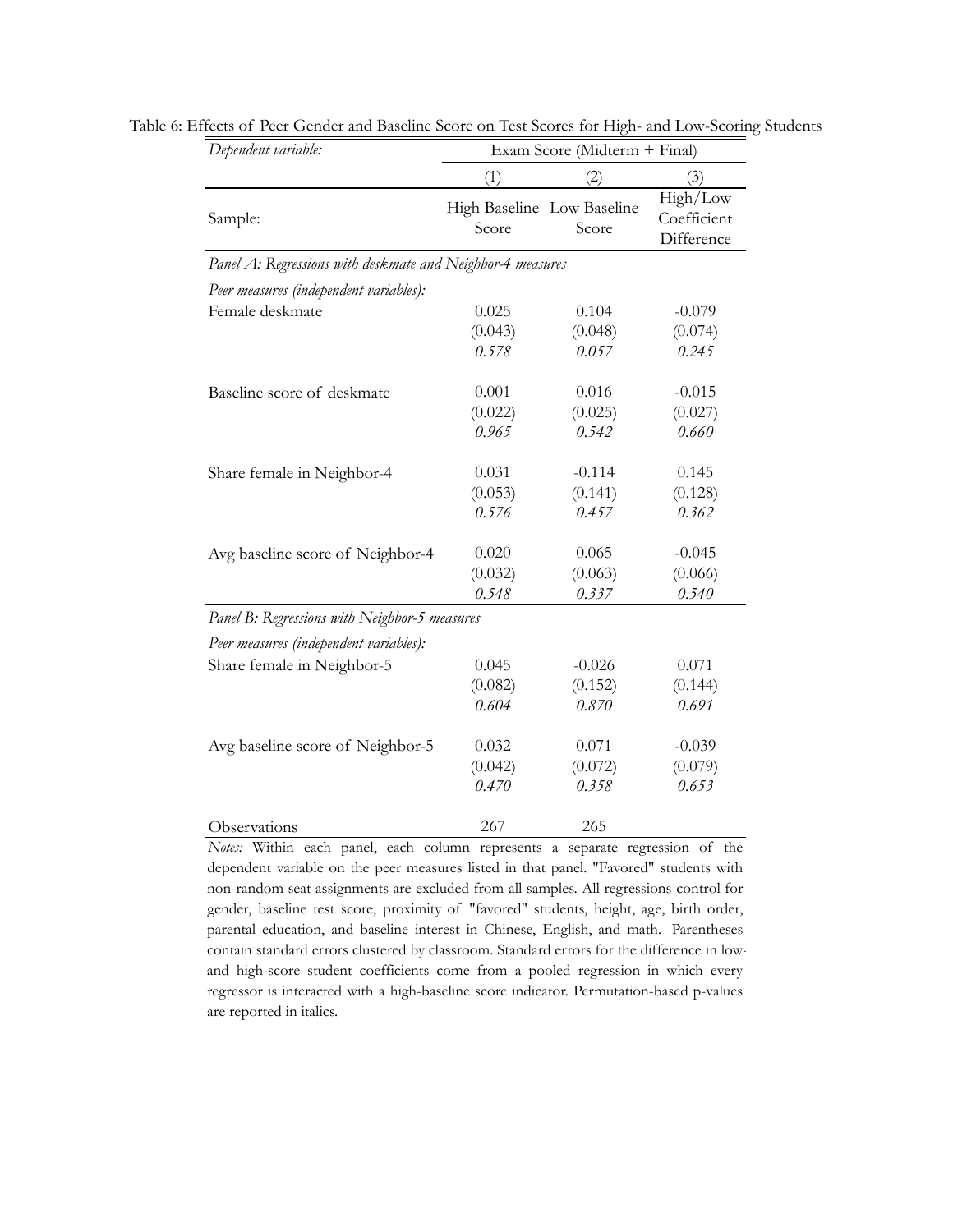| Dependent variable:                                        | Exam Score (Midterm + Final) |          |                                          |  |  |
|------------------------------------------------------------|------------------------------|----------|------------------------------------------|--|--|
|                                                            | (1)                          | (2)      | (3)                                      |  |  |
| Sample:                                                    | Female                       | Male     | Female/Male<br>Coefficient<br>Difference |  |  |
| Panel A: Regressions with deskmate and Neighbor-4 measures |                              |          |                                          |  |  |
| Peer measures (independent variables):                     |                              |          |                                          |  |  |
| Female deskmate                                            | 0.040                        | 0.031    | 0.009                                    |  |  |
|                                                            | (0.067)                      | (0.067)  | (0.083)                                  |  |  |
|                                                            | 0.573                        | 0.665    | 0.927                                    |  |  |
| Baseline score of deskmate                                 | 0.028                        | 0.004    | 0.024                                    |  |  |
|                                                            | (0.027)                      | (0.037)  | (0.048)                                  |  |  |
|                                                            | 0.328                        | 0.916    | 0.608                                    |  |  |
| Share female in Neighbor-4                                 | 0.257                        | $-0.320$ | 0.577                                    |  |  |
|                                                            | (0.075)                      | (0.134)  | (0.113)                                  |  |  |
|                                                            | 0.005                        | 0.043    | 0.002                                    |  |  |
| Avg baseline score of Neighbor-4                           | $-0.063$                     | 0.088    | $-0.151$                                 |  |  |
|                                                            | (0.066)                      | (0.072)  | (0.113)                                  |  |  |
|                                                            | 0.370                        | 0.262    | 0.146                                    |  |  |
| Panel B: Regressions with Neighbor-5 measures              |                              |          |                                          |  |  |
| Peer measures (independent variables):                     |                              |          |                                          |  |  |
| Share female in Neighbor-5                                 | 0.286                        | $-0.315$ | 0.601                                    |  |  |
|                                                            | (0.090)                      | (0.166)  | (0.150)                                  |  |  |
|                                                            | 0.010                        | 0.093    | 0.007                                    |  |  |
| Avg baseline score of Neighbor-5                           | $-0.017$                     | 0.097    | $-0.114$                                 |  |  |
|                                                            | (0.072)                      | (0.083)  | (0.119)                                  |  |  |
|                                                            | 0.822                        | 0.278    | 0.312                                    |  |  |
| Observations                                               | 171                          | 205      |                                          |  |  |

Table 7: Effects of Peer Gender and Baseline Score on Test Scores for Females and Males (Front and Rear Rows Dropped)

*Notes:* Within each panel, each column represents a separate regression of the dependent variable on the peer measures listed in that panel. Students in front and rear rows and "favored" students with non-random seat assignments are excluded from all samples. All regressions control for baseline test score, proximity of "favored" students, height, age, birth order, parental education, and baseline interest in Chinese, English, and math. Parentheses contain standard errors clustered by classroom. Standard errors for the difference in female and male coefficients come from a pooled regression in which every regressor is interacted with a female indicator. Permutation-based p-values are reported in italics.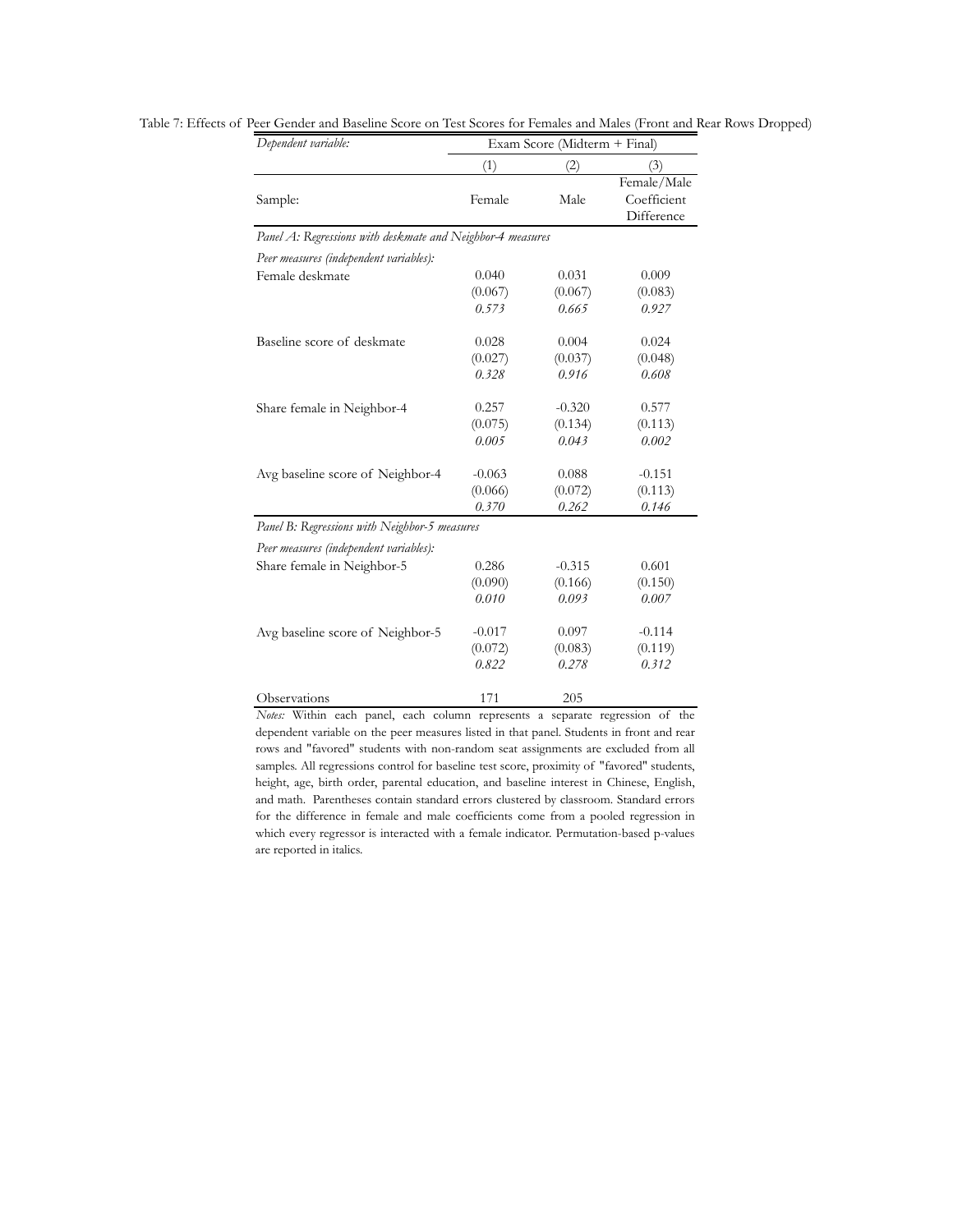| Dependent variable:                    | Exam Score (Midterm + Final) |          |             |  |
|----------------------------------------|------------------------------|----------|-------------|--|
|                                        | (1)                          | (2)      | (3)         |  |
|                                        |                              |          | Female/Male |  |
| Sample:                                | Female                       | Male     | Coefficient |  |
|                                        |                              |          | Difference  |  |
| Peer measures (independent variables): |                              |          |             |  |
| Share female in front peers            | 0.162                        | $-0.112$ | 0.274       |  |
|                                        | (0.058)                      | (0.077)  | (0.068)     |  |
|                                        | 0.019                        | 0.190    | 0.001       |  |
| Avg baseline score of front peers      | $-0.066$                     | 0.041    | $-0.107$    |  |
|                                        | (0.043)                      | (0.037)  | (0.063)     |  |
|                                        | 0.154                        | 0.307    | 0.114       |  |
| Share female in rear peers             | 0.066                        | $-0.191$ | 0.257       |  |
|                                        | (0.059)                      | (0.058)  | (0.070)     |  |
|                                        | 0.290                        | 0.009    | 0.001       |  |
| Avg baseline score of rear peers       | $-0.007$                     | 0.053    | $-0.059$    |  |
|                                        | (0.049)                      | (0.049)  | (0.076)     |  |
|                                        | 0.893                        | 0.316    | 0.452       |  |
| Observations                           | 180                          | 215      |             |  |

Table 8: Effects of Front and Rear Peers on Test Scores for Females and Males

*Notes:* Each column represents a separate regression of the dependent variable on the peer measures listed in that panel. Student *i*'s "front" ("rear") peers are the two students seated in front of (behind) student *i*. "Favored" students with non-random seat assignments are excluded from all samples. All regressions control for baseline test score, proximity of "favored" students, deskmate gender and baseline score, height, age, birth order, parental education, and baseline interest in Chinese, English, and math. Parentheses contain standard errors clustered by classroom. Standard errors for the difference in female and male coefficients come from a pooled regression in which every regressor is interacted with a female indicator. Permutation-based p-values are reported in italics.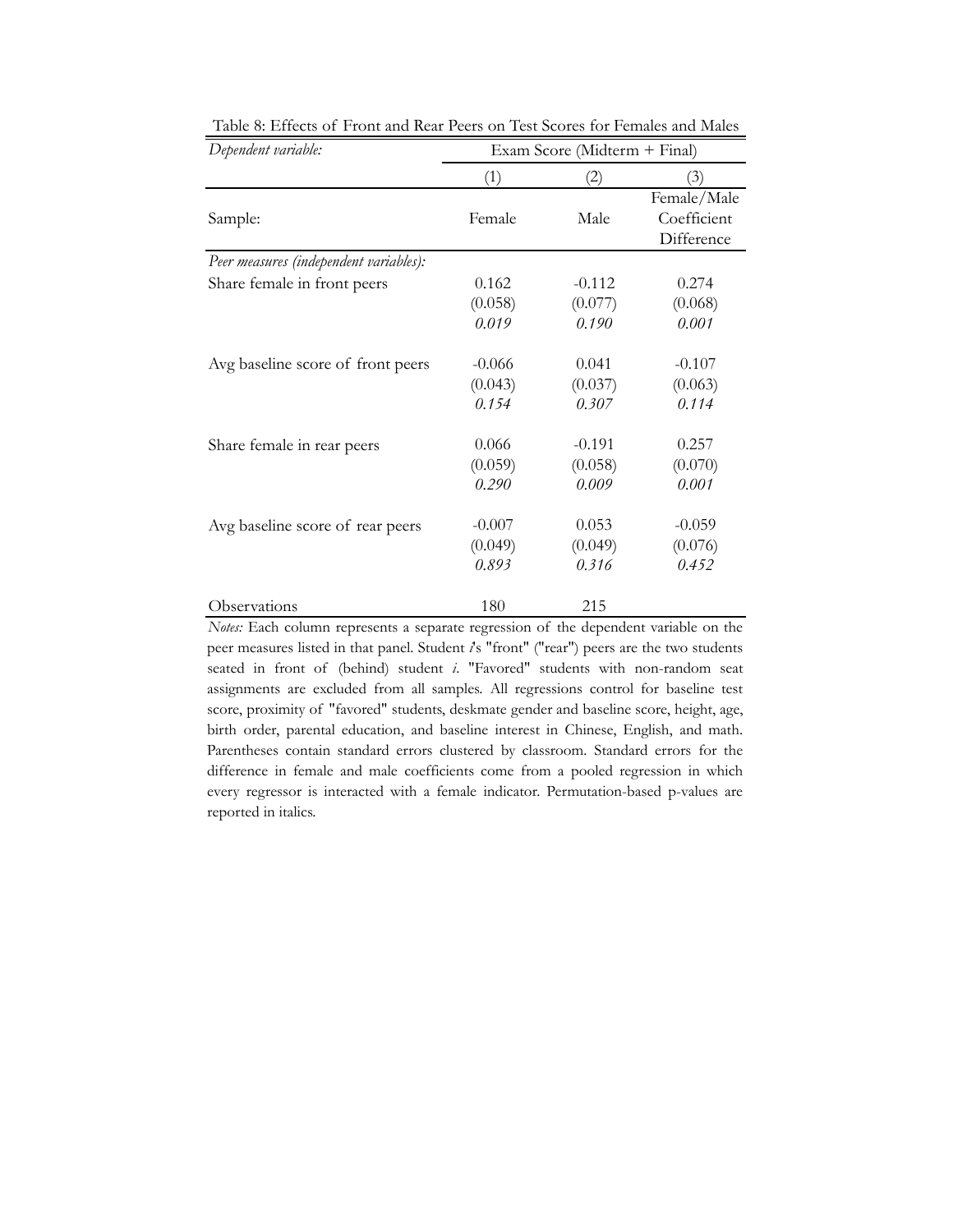|                            | Exam Score |                   |  |  |
|----------------------------|------------|-------------------|--|--|
| Dependent variable:        |            | (Midterm + Final) |  |  |
| Sample:                    | Female     | Male              |  |  |
| Peer measures (independent |            |                   |  |  |
| variables):                |            |                   |  |  |
| 20-40% females in          |            |                   |  |  |
| Neighbor-5                 | 0.059      | $-0.002$          |  |  |
|                            | (0.118)    | (0.172)           |  |  |
|                            | 0.643      | 0.991             |  |  |
| $40-60%$ females in        |            |                   |  |  |
| Neighbor-5                 | 0.021      | $-0.058$          |  |  |
|                            | (0.107)    | (0.163)           |  |  |
|                            | 0.857      | 0.747             |  |  |
| $60-80%$ females in        |            |                   |  |  |
| Neighbor-5                 | 0.155      | $-0.042$          |  |  |
|                            | (0.086)    | (0.174)           |  |  |
|                            | 0.115      | 0.828             |  |  |
| 80-100% females in         |            |                   |  |  |
| Neighbor-5                 | 0.192      | $-0.127$          |  |  |
|                            | (0.120)    | (0.236)           |  |  |
|                            | 0.168      | 0.630             |  |  |
| Avg baseline score of      |            |                   |  |  |
| Neighbor-5                 | 0.016      | 0.100             |  |  |
|                            | (0.061)    | (0.085)           |  |  |
|                            | 0.794      | 0.273             |  |  |
| Observations               | 245        | 287               |  |  |

Table A1: Nonlinear Effects of Peer Gender and Baseline Score on Test Scores for Females and Males

*Notes*: Each column represents a separate regression of the dependent variable on the listed peer measures. The omitted category is students with 0-20% females among neighbor-5 peers. "Favored" students with non-random seat assignments are excluded from all samples. All regressions control for baseline test score, proximity of "favored" students, height, age, birth order, parental education, and baseline interest in Chinese, English, and math. Parentheses contain standard errors clustered by classroom. Permutation-based p-values are reported in italics.